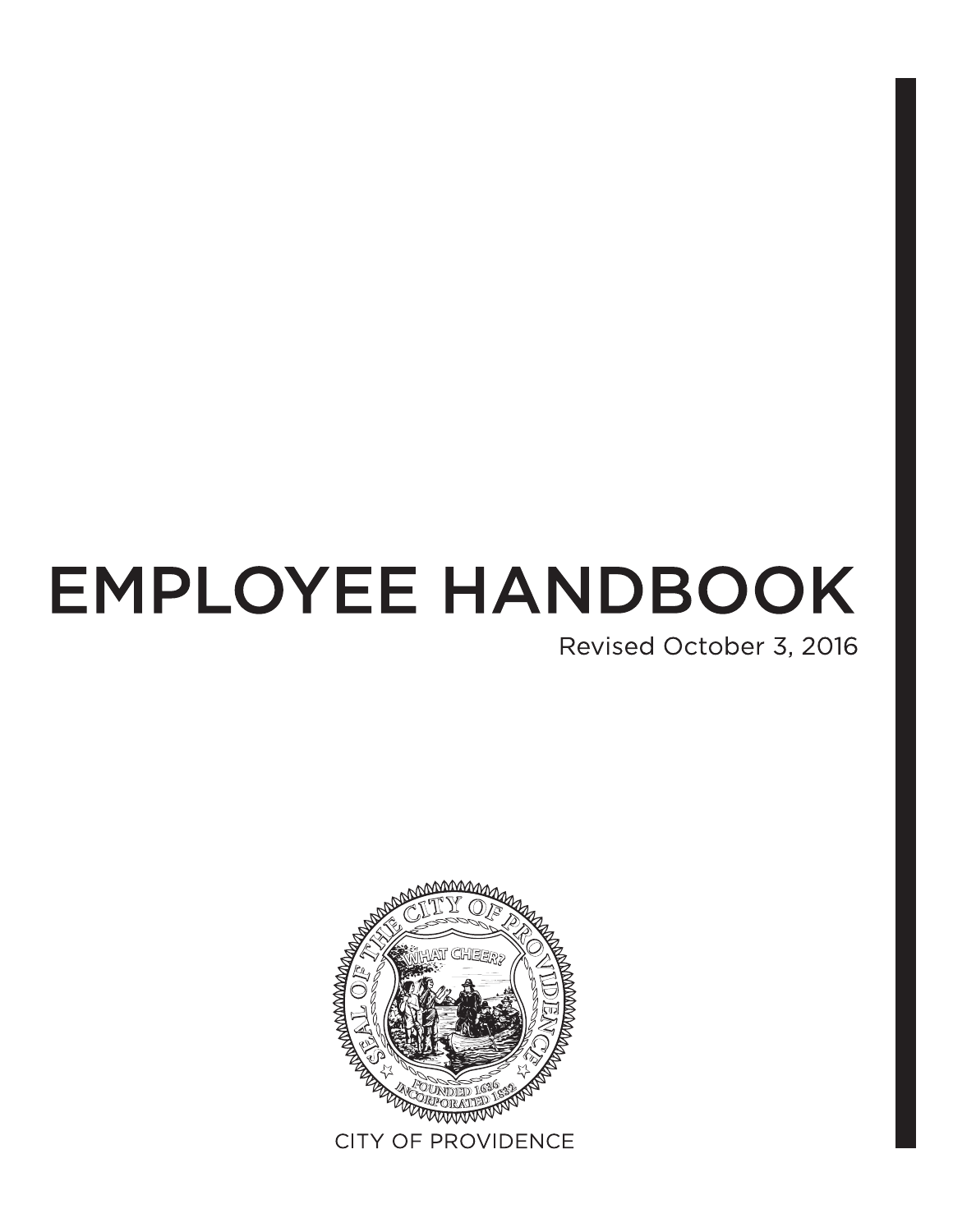

#### **The City of Providence EMPLOYEE HANDBOOK**

| <b>FOREWORD</b>                                                             | 3              |  |
|-----------------------------------------------------------------------------|----------------|--|
| <b>DIVERSITY</b>                                                            | $\overline{4}$ |  |
| <b>Equal Employment Opportunity Statement</b><br>$\bullet$                  | 4              |  |
| Definition of Discrimination<br>$\bullet$                                   | $\overline{4}$ |  |
| Definition of Harassment<br>$\bullet$                                       | $\overline{4}$ |  |
| Non-Discrimination and Anti-Harassment Policy<br>$\bullet$                  | 5              |  |
| <b>Complaint Process</b><br>$\bullet$                                       | 5              |  |
| Americans with Disabilities Act (ADA) & Amendments Act (ADAAA)<br>$\bullet$ | 6              |  |
| <b>WORKPLACE EXPECTATIONS</b>                                               | 6              |  |
| Professional Conduct<br>$\bullet$                                           | 6              |  |
| Open Door Policy<br>$\bullet$                                               | 6              |  |
| <b>Dress Code</b><br>$\bullet$                                              | 7              |  |
| Electronic Communication and Internet Use<br>$\bullet$                      | 7              |  |
| Social Media Use<br>$\bullet$                                               | 7              |  |
| Media Request<br>$\bullet$                                                  | 7              |  |
| Code of Ethics<br>$\bullet$                                                 | 8              |  |
| Nepotism, Employment of Relatives and Personal Relationships<br>$\bullet$   | 8              |  |
| Solicitations, Distributions and Posting of Materials<br>$\bullet$          |                |  |
| Confidentiality<br>$\bullet$                                                |                |  |
| <b>Employee Personnel Files</b><br>$\bullet$                                | 9              |  |
| Safety<br>٠                                                                 | 9              |  |
| Violence in the Workplace<br>$\bullet$                                      | 10             |  |
| Workplace Bullying<br>$\bullet$                                             | 11             |  |
| Drug-Free Workplace<br>$\bullet$                                            | 11             |  |
| Medical Marijuana in the Workplace<br>٠                                     | 12             |  |
| Alcohol and Controlled Substance Testing for CDL Holders<br>٠               | 12             |  |
| Smoke-Free Workplace<br>$\bullet$                                           | 12             |  |
| <b>Emergency Management Notification System</b><br>$\bullet$                | 13             |  |
| <b>Employee Assistance</b>                                                  | 13             |  |
| <b>EMPLOYMENT</b>                                                           | 13             |  |
| <b>Employee Categories</b><br>$\bullet$                                     | 13             |  |
| <b>Background Check and Arrest Notification</b><br>$\bullet$                | 14             |  |
| Probationary Period<br>$\bullet$                                            | 14             |  |
| Progressive Discipline<br>$\bullet$                                         | 15             |  |
| Separation of Employment<br>$\bullet$                                       | 15             |  |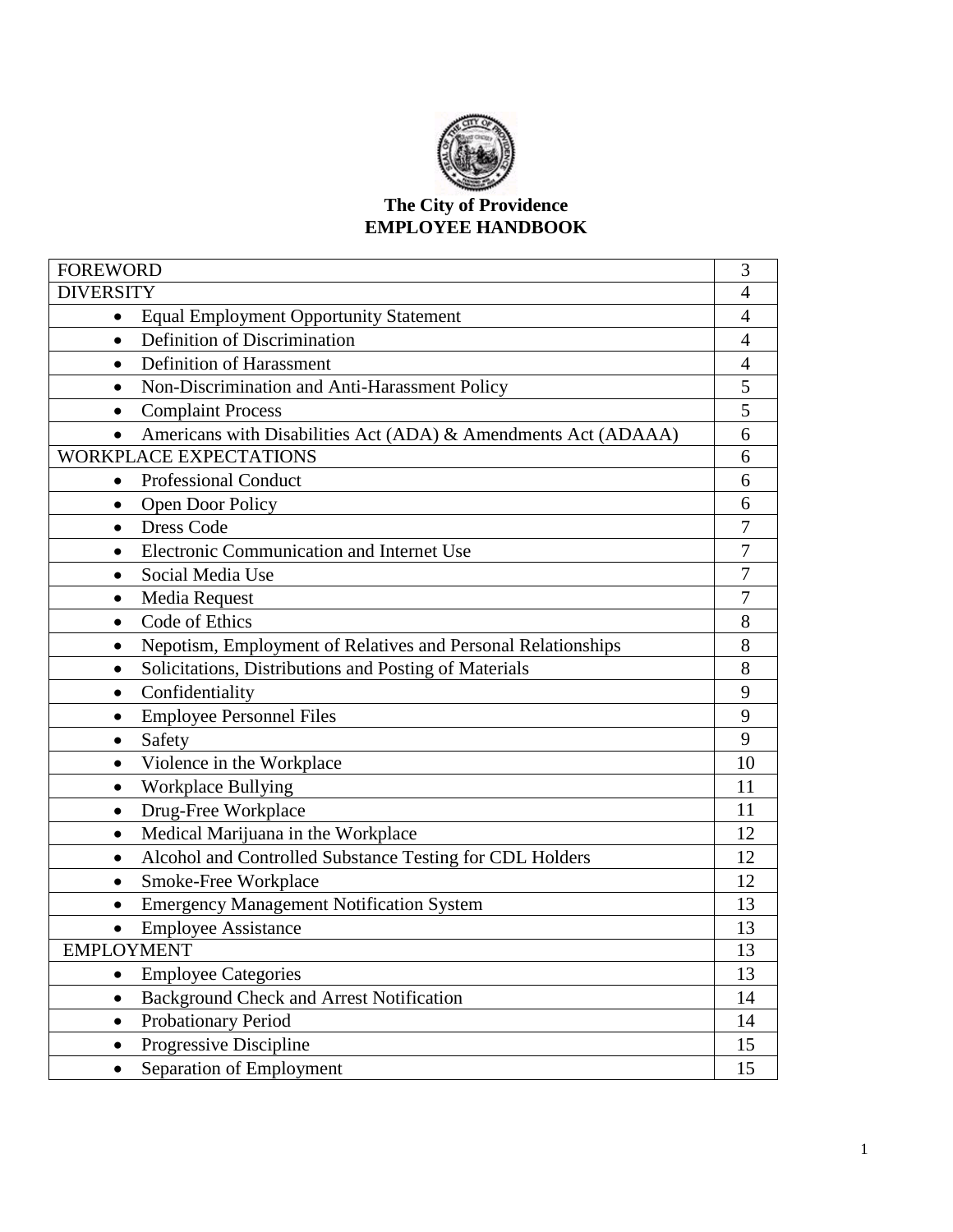<span id="page-2-0"></span>

| <b>COMPENSATION</b>                                   |    |  |
|-------------------------------------------------------|----|--|
| Payment of Wages<br>$\bullet$                         |    |  |
| <b>Time Reporting</b><br>$\bullet$                    | 16 |  |
| Meal Period and/or Rest Breaks<br>$\bullet$           | 16 |  |
| Overtime Pay<br>$\bullet$                             | 16 |  |
| <b>Employee Travel and Reimbursement</b><br>$\bullet$ | 17 |  |
| <b>Automobile Allowance</b><br>$\bullet$              | 17 |  |
| Vehicle Policy<br>$\bullet$                           | 17 |  |
| Vehicle Navigation<br>$\bullet$                       | 18 |  |
| Vehicle "No Idle" Policy                              | 18 |  |
| TIME OFF/LEAVES OF ABSENCE                            | 18 |  |
| <b>Holiday Pay</b><br>$\bullet$                       | 18 |  |
| Time Off<br>$\bullet$                                 | 19 |  |
| Vacation<br>$\bullet$                                 | 19 |  |
| <b>Sick Leave</b><br>$\bullet$                        | 19 |  |
| Family and Medical Leave Act (FMLA)                   | 20 |  |
| Leave of Absence<br>$\bullet$                         | 21 |  |
| <b>Sick Leave Extension</b><br>$\bullet$              | 21 |  |
| <b>Bereavement Leave</b><br>$\bullet$                 | 21 |  |
| <b>Jury Duty</b><br>$\bullet$                         | 21 |  |
| Military Leave of Absence<br>$\bullet$                | 21 |  |
| <b>BENEFITS</b>                                       | 22 |  |
| Medical and Dental Insurance<br>٠                     | 22 |  |
| Open Enrollment<br>$\bullet$                          | 22 |  |
| <b>Qualifying Events</b><br>$\bullet$                 | 22 |  |
| <b>Coordination of Benefits</b><br>$\bullet$          | 22 |  |
| Health Insurance Buy-Back<br>$\bullet$                | 22 |  |
| <b>Flexible Spending Account</b><br>$\bullet$         | 23 |  |
| Group Life Insurance<br>$\bullet$                     | 23 |  |
| Supplemental Life Insurance                           | 23 |  |
| Deferred Compensation<br>$\bullet$                    | 23 |  |
| Pension<br>$\bullet$                                  | 23 |  |
| <b>Workers' Compensation Benefits</b><br>$\bullet$    | 24 |  |
| Lactation/Breastfeeding<br>$\bullet$                  | 24 |  |
| Employee Assistance Program (EAP)<br>$\bullet$        | 24 |  |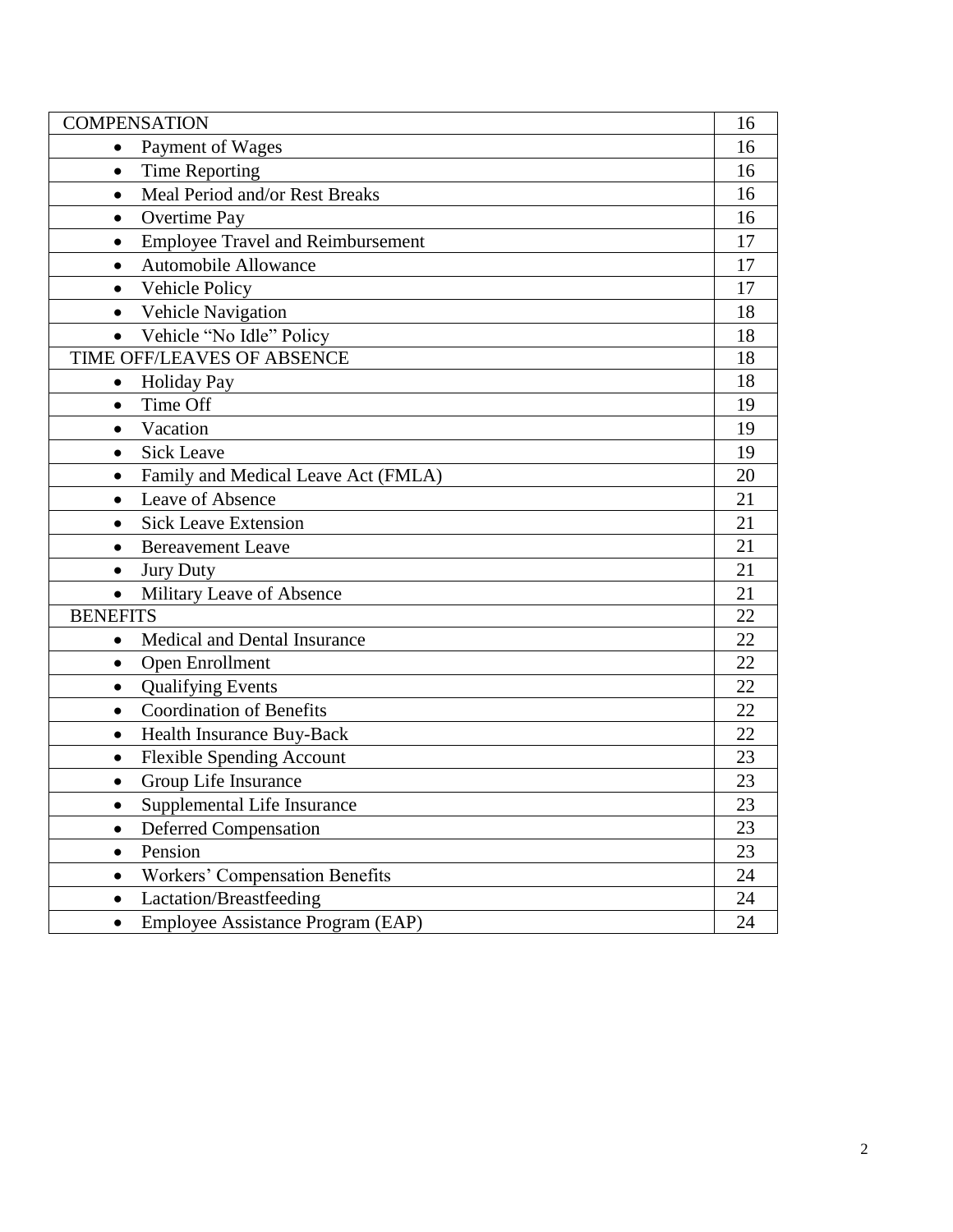#### **FOREWORD**

Whether you have just joined our staff or have been employed by the City for a while, we are confident that you will find the City a dynamic and rewarding place in which to work. We look forward to a productive and successful association. The employees of the City are one of its most valuable resources. This handbook has been written to serve as a guide for the employer/employee relationship.

The intention of this handbook is to provide employees with a central source of accurate information to understand policies and provide information from the Human Resources Department. It is a general overview of the rights, responsibilities and benefits of City employees and intended to highlight policies, practices and guidelines of the City. It is not intended to modify or supersede existing federal, state or local laws, terms of collective bargaining agreements or City regulations. It is neither a contract of employment nor a guarantee of any fixed terms.

The information provided in this document is accurate at the time of publication. It may occur that the policies and procedures contained within are revised. Efforts will be made to update this publication but please note that the latest policy will prevail. If you have specific questions not answered within this document, please see your supervisor or the Human Resources Department for more information.

For the most recent version, please visit [http://www.providenceri.com/hr/employee-information/policies.](http://www.providenceri.com/hr/employee-information/policies)

October 3, 2016

#### <span id="page-3-0"></span>**DIVERSITY**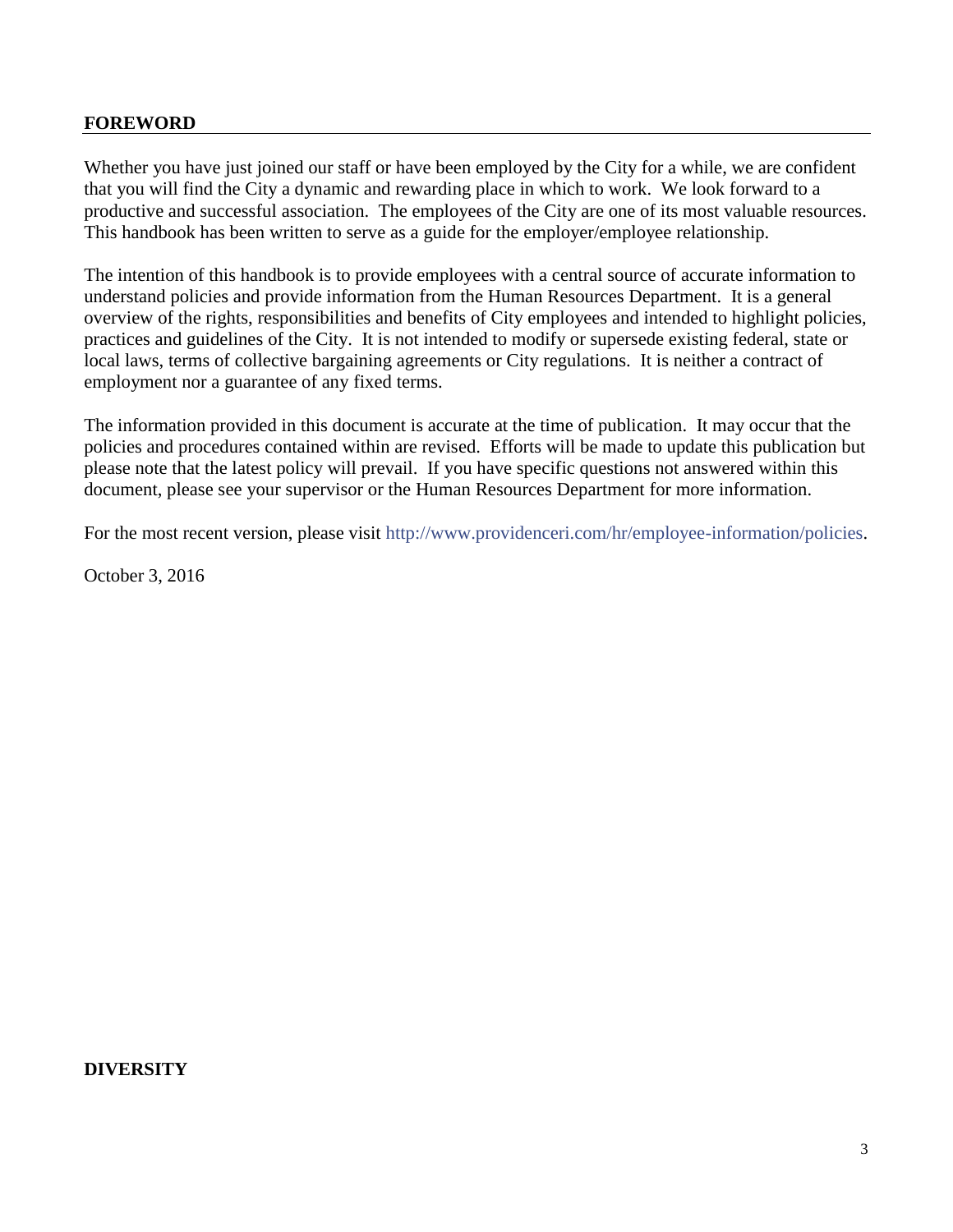## <span id="page-4-0"></span>**Equal Employment Opportunity Statement**

The City provides equal employment opportunities (EEO) to all employees and applicants for employment without regard to race, color, religion, gender, sexual orientation, gender identity, national origin, age, disability, genetic information, marital status or status as a covered veteran in accordance with applicable federal, state and local laws. The City complies with applicable state and local laws governing nondiscrimination in employment including but not limited to hiring, placement, promotion, termination, layoff, recall, transfer, leaves of absence, compensation and training.

## **Definition of Discrimination**

Discrimination occurs when an adverse employment action is taken and is based upon a protected status. Disparate treatment occurs when an employee suffers less favorable treatment than others because of their protected status. Disparate impact occurs when an employment policy, although neutral on its face, adversely impacts persons in a protected status.

## **Definition of Harassment**

Harassment on the basis of any protected characteristic is strictly prohibited. Under this policy, harassment is verbal, written or physical conduct that denigrates or shows hostility or aversion toward an individual because of his/her race, color, religion, gender, sexual orientation, national origin, age, disability, marital status, citizenship, genetic information or any other characteristic protected by law or that of his/her relatives, friends or associates, and that a) has the purpose or effect of creating an intimidating, hostile or offensive work environment; b) has the purpose or effect of unreasonably interfering with an individual's work performance; or c) otherwise adversely affects an individual's employment opportunities.

Harassing conduct includes epithets, slurs or negative stereotyping; threatening, intimidating or hostile acts; denigrating jokes; and written or graphic material that denigrates or shows hostility or aversion toward an individual or group and that is placed on walls or elsewhere on the employer's premises or circulated in the workplace, on City time or using City equipment via e-mail, phone (including voice messages), text messages, tweets, blogs, social networking sites or other means.

Sexual harassment constitutes discrimination and is illegal under federal, state and local laws. For the purposes of this policy, sexual harassment is defined, as unwelcome sexual advances, requests for sexual favors and other verbal or physical conduct of a sexual nature when for example: a) submission to such conduct is made either explicitly or implicitly a term or condition of an individual's employment; b) submission to or rejection of such conduct by an individual is used as the basis for employment decisions affecting such individual; or c) such conduct has the purpose or effect of unreasonably interfering with an individual's work performance or creating an intimidating, hostile or offensive working environment.

Sexual harassment may include a range of subtle and not-so-subtle behaviors and may involve individuals of the same or different gender. Depending on the circumstances, these behaviors may include unwanted sexual advances or requests for sexual favors; sexual jokes and innuendo; verbal abuse of a sexual nature; commentary about an individual's body, sexual prowess or sexual deficiencies;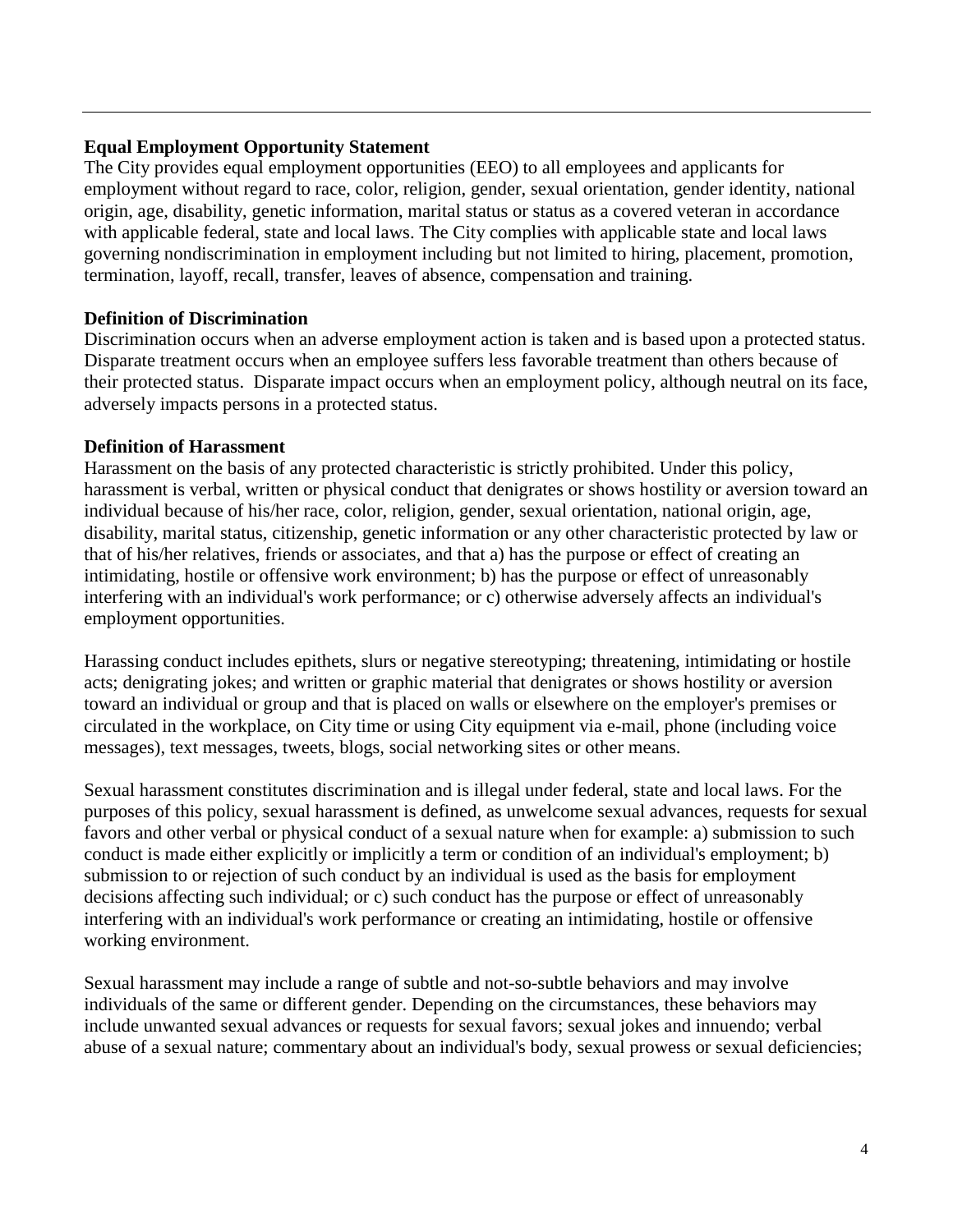leering, whistling or touching; insulting or obscene comments or gestures; display in the workplace of sexually suggestive objects or pictures; and other physical, verbal or visual conduct of a sexual nature.

## <span id="page-5-0"></span>**Non-Discrimination and Anti-Harassment Policy**

The City is committed to a work environment in which all individuals are treated with respect and dignity. Each individual has the right to work in a professional atmosphere that promotes equal employment opportunities and prohibits unlawful discriminatory practices, including harassment. Therefore, the City expects that all relationships among persons in the office will be business-like and free of bias, prejudice and harassment.

The City encourages reporting of all perceived incidents of discrimination or harassment. It is the policy of the City to promptly and thoroughly investigate such reports. The City prohibits retaliation against any individual who reports discrimination or harassment or who participates in an investigation of such reports.

These policies apply to all applicants and employees, whether related to conduct engaged in by fellow employees or someone not directly connected to the City (e.g. an outside vendor, consultant or customer).

Conduct prohibited by these policies is unacceptable in the workplace and in any work-related setting outside the workplace, such as during business trips, business meetings and business-related social events.

## **Complaint Process**

Individuals who believe they have been the victims of conduct prohibited by this policy statement or who believe they have witnessed such conduct should discuss their concerns with their immediate supervisor, the Human Resources Department or any member of management.

When possible, the City encourages individuals who believe they are being subjected to such conduct to promptly advise the offender that his or her behavior is unwelcome and request that it be discontinued. Often this action alone will resolve the problem. The City recognizes, however, that an individual may prefer to pursue the matter through complaint procedures. Complaints should be reported to the EEO Office at 401-421-7740 x 5250.

The City encourages the prompt reporting of complaints or concerns so that rapid and constructive action can be taken before relationships become irreparably strained. Therefore, although no fixed reporting period has been established, early reporting and intervention have proven to be the most effective method of resolving actual or perceived incidents of harassment.

Any reported allegations of harassment, discrimination or retaliation will be investigated promptly. The investigation may include individual interviews with the parties involved and where necessary with individuals who may have observed the alleged conduct or may have other relevant knowledge. Confidentiality will be maintained throughout an investigation and information will only be communicated to individuals on a need-to-know basis.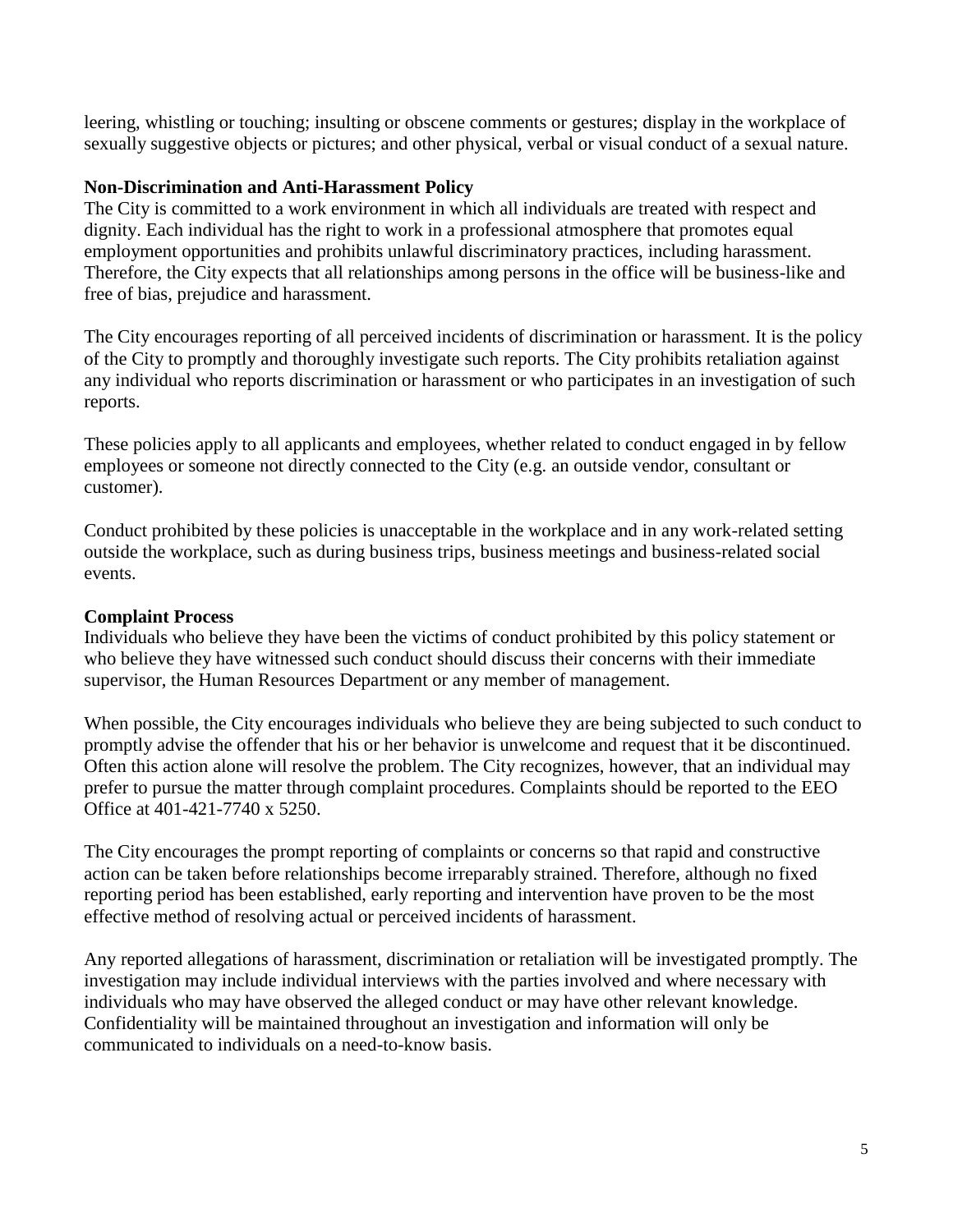Retaliation against an individual for reporting harassment or discrimination or for participating in an investigation of a claim of harassment or discrimination is a serious violation of this policy and like harassment or discrimination itself, will be subject to disciplinary action. Acts of retaliation should be reported immediately and will be promptly investigated and addressed. Misconduct constituting harassment, discrimination or retaliation will be dealt with appropriately.

False and malicious complaints of harassment, discrimination or retaliation will be the subject of appropriate disciplinary action.

Please see<http://www.providenceri.com/hr/employee-information/policies> for more information.

# <span id="page-6-0"></span>**Americans with Disabilities Act (ADA) and the ADA Amendments Act (ADAAA)**

The Americans with Disabilities Act (ADA) and the Americans with Disabilities Amendments Act, known as the ADAAA, are federal laws that prohibit employers with 15 or more employees from discriminating against applicants and individuals with disabilities and that when needed provide reasonable accommodations to applicants and employees who are qualified for a job, with or without reasonable accommodations, so that they may perform the essential job duties of the position.

It is the policy of the City to comply with all federal and state laws concerning the employment of persons with disabilities and to act in accordance with regulations and guidance issued by the Equal Employment Opportunity Commission (EEOC). Furthermore, the City will not discriminate against qualified individuals with disabilities in regard to application procedures, hiring, advancement, discharge, compensation, training or other terms, conditions and privileges of employment.

The City will reasonably accommodate qualified individuals with a disability so that they can perform the essential functions of a job unless doing so causes a direct threat to these individuals or others in the workplace and the threat cannot be eliminated by reasonable accommodation and/or if the accommodation creates an undue hardship to the City. Contact [the](mailto:the) Law Department at 401-680-5333 with any questions or requests for accommodation.

# **WORKPLACE EXPECTATIONS**

## **Professional Conduct**

The City expects its employees to adhere to a standard of professional conduct and integrity. This ensures that the work environment is safe, comfortable and productive. Employees must be respectful and courteous of others. General cooperation between coworkers and supervisors is expected. Individuals who act in an unprofessional manner may be subject to disciplinary action.

## **Open Door Policy**

The City has an open door policy and takes employee concerns and problems seriously. The City values each employee and strives to provide a positive work environment. Employees are encouraged to bring workplace concerns they might have or know about to a supervisor or some member of the Department of Human Resources.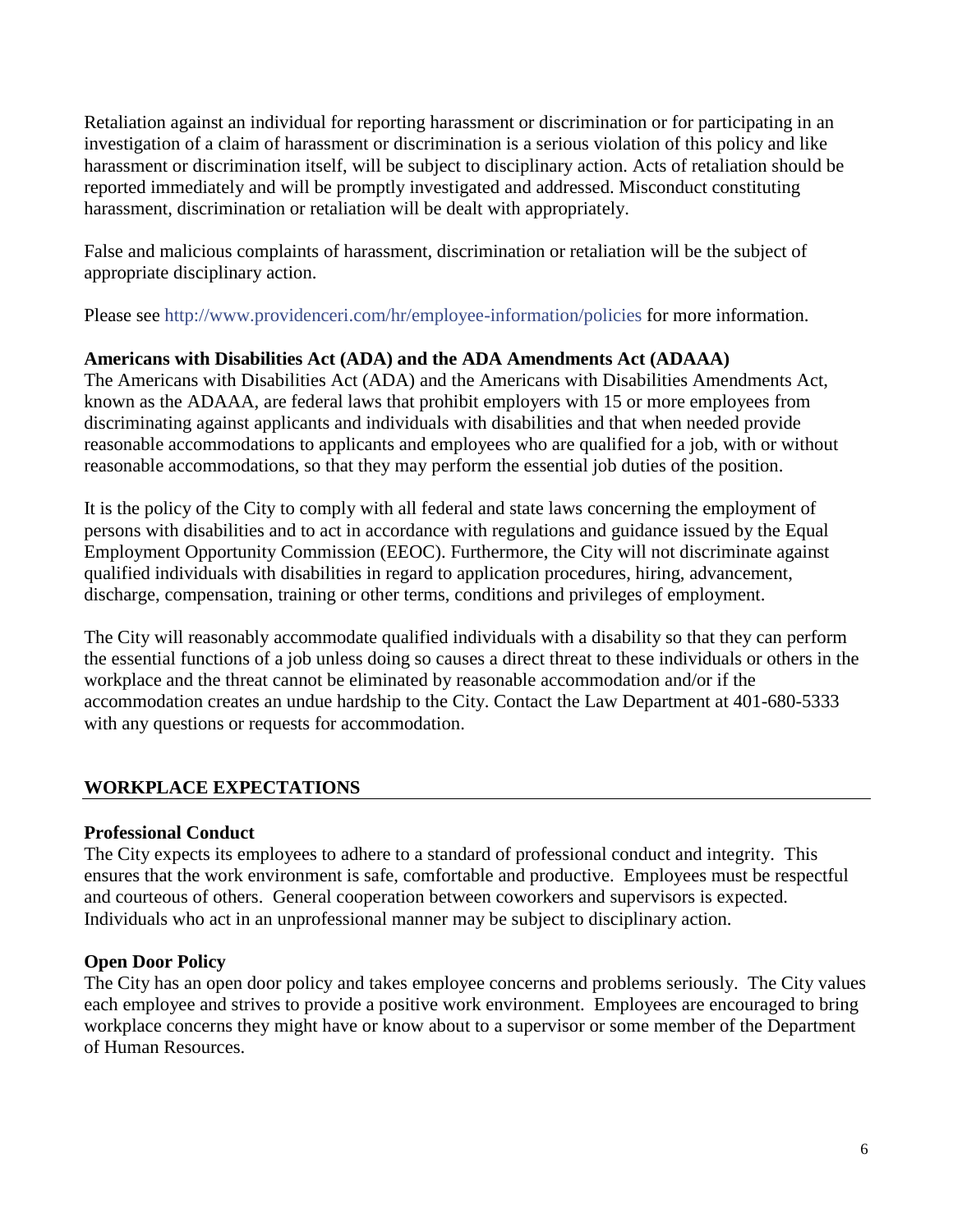## **Dress Code**

It is important for all employees to be appropriately attired and project a professional image. City employees are expected to be neat, clean and well-groomed. Clothing must be consistent with the standards for a professional environment and must be appropriate to the type of work being performed.

Any employee who is improperly dressed may be sent home to change clothes. Continued disregard of this policy may be cause for disciplinary action, which may result in termination.

Employees who are issued a uniform by the City are required to wear the uniform at all times while on duty in the manner prescribed by the department where they work. Employees who are required to wear personal protective equipment such as hard hats, reflective vests, safety goggles, etc. are required to wear them when on site. Please see<http://www.providenceri.com/hr/employee-information/policies> for more information.

## <span id="page-7-0"></span>**Electronic Communication and Internet Use**

Information technologies, electronic communication, software (such as cell phones, laptop and desktop computers) provided by the City are to be used exclusively for City business.

The following guidelines apply to your use of the Internet, City-provided cell phones and e-mail in an appropriate, ethical and professional manner:

- Internet, City-provided equipment (e.g., cell phone, laptops, computers) and services may not be used for transmitting, retrieving or storing any communications of a defamatory, discriminatory, harassing or pornographic nature.
- The following actions are forbidden: using disparaging, abusive, profane or offensive language; creating, viewing or displaying materials that might adversely or negatively reflect upon the City or be contrary to the City's best interests; and engaging in any illegal activities.
- Employees must not use the system in a way that disrupts its use by others. Employees are prohibited from sending or receiving files that are not related to work.
- Employees should not open suspicious e-mails, pop-ups or downloads. Contact IT with any questions or concerns to reduce the release of viruses or to contain viruses immediately.
- <span id="page-7-1"></span> Internal and external e-mails are considered business records and may be subject to discovery in the event of litigation. Employees should be mindful of this possibility when sending e-mail within and outside the City.

Please see<http://www.providenceri.com/hr/employee-information/policies> for more information.

#### **Social Media Use**

The City respects the right of employees to use social media during their personal time. Employees must understand that material posted on these media may be read by persons other than those for whom it is intended. Employees are cautioned that they are responsible for the contents of social media posts they make. Please see<http://www.providenceri.com/hr/employee-information/policies> for more information.

## **Media Requests**

All inquiries from the media must be referred to the Communications Director in the Mayor's Office at 401-421-7740 x 5221.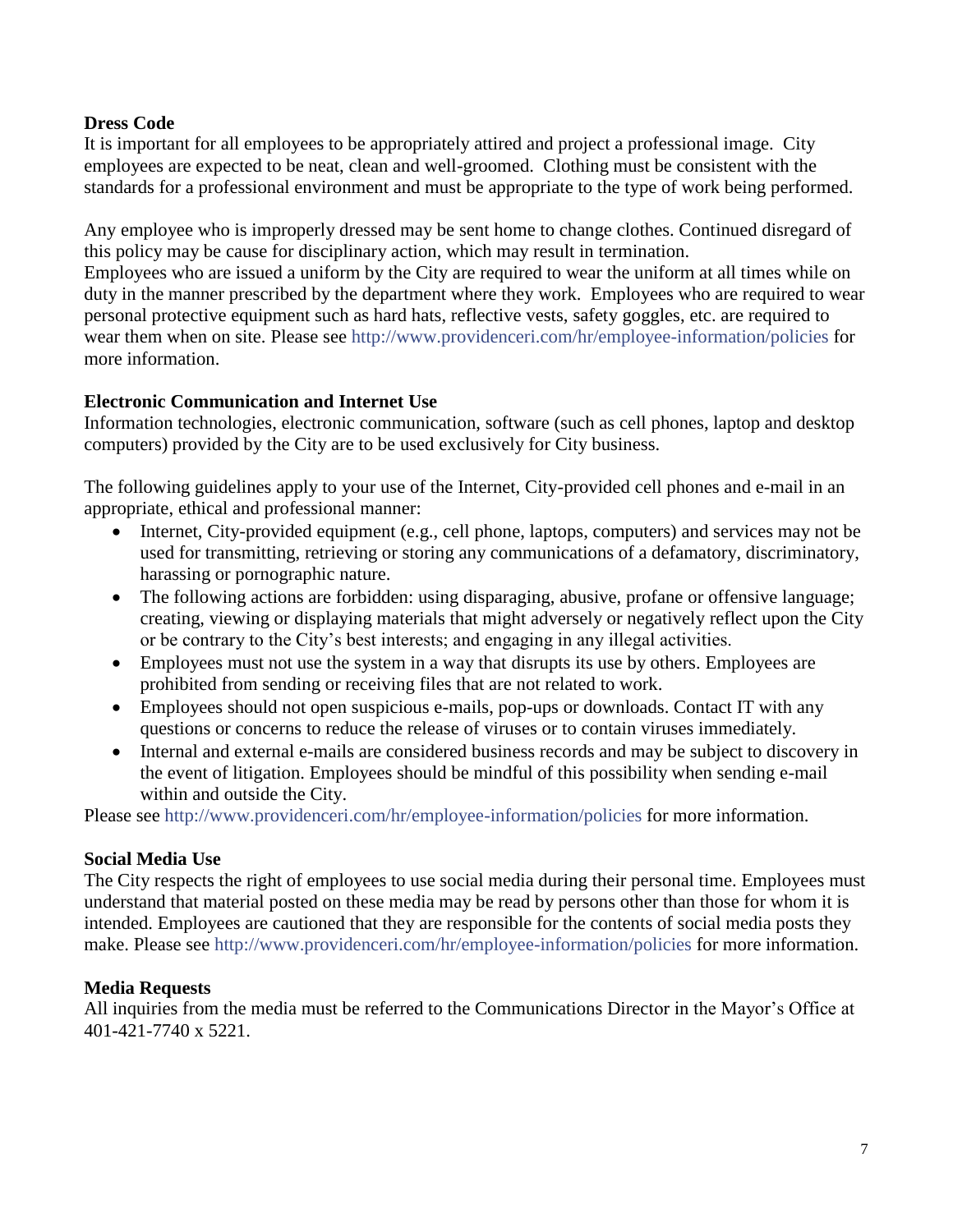# **Code of Ethics**

Employees must avoid any relationship or activity that might impair, or even appear to impair, their ability to make objective and fair decisions when performing their jobs. At times, an employee may be faced with situations in which actions taken on behalf of the City may conflict with the employee's own personal interests. Per the City's Code of Ethics, City property, information or opportunities may not be used for personal gain.

Prohibited conduct related to employment includes:

- Being employed by, or acting as a consultant to, a supplier or contractor, regardless of the nature of the employment, while employed with the City
- Serving as a board member for an outside commercial City or organization
- Owning or having a substantial interest in a vendor business, supplier or contractor
- Accepting gifts, discounts, favors or services from a customer/potential customer, unless equally available to all City employees.

Please see<http://www.providenceri.com/hr/employee-information/policies> for more information.

## <span id="page-8-0"></span>**Nepotism, Employment of Relatives and Personal Relationships**

The City wants to ensure that employment practices do not create conflicts of interest or favoritism. This includes practices that involve employee hiring, promotion, supervision, evaluation, assignment of duties and transfer. Close relatives, partners, those in a dating relationship or members of the same household are not permitted to be in positions that have a reporting responsibility to each other. Close relatives are defined as husband, wife, father, mother, father-in-law, mother-in law, grandfather, grandmother, son, son-in-law, daughter, daughter-in law, uncle, aunt, nephew, niece, brother, sister, brother-in-law, sister-in-law, step relatives, cousins and domestic partner's relatives.

Employees who begin a dating relationship or become relatives, partners or members of the same household while employed with the City, in which one employee is in a supervisory position over the other, are required to inform their department director and the Human Resources Department of the relationship.

The City will apply this policy to situations where there is a conflict or the potential for conflict resulting from a relationship between employees, even if there is no direct-reporting relationship or authority involved. City employees are subject to the Rhode Island Code of Ethics. Please see <http://www.providenceri.com/hr/employee-information/policies> for more information.

#### <span id="page-8-1"></span>**Solicitations, Distributions and Posting of Materials**

The City prohibits the solicitation, distribution and posting of materials on or at City property by any employee or nonemployee, except as may be permitted by this policy. The sole exceptions to this policy are charitable and community activities supported by the City and City-sponsored programs.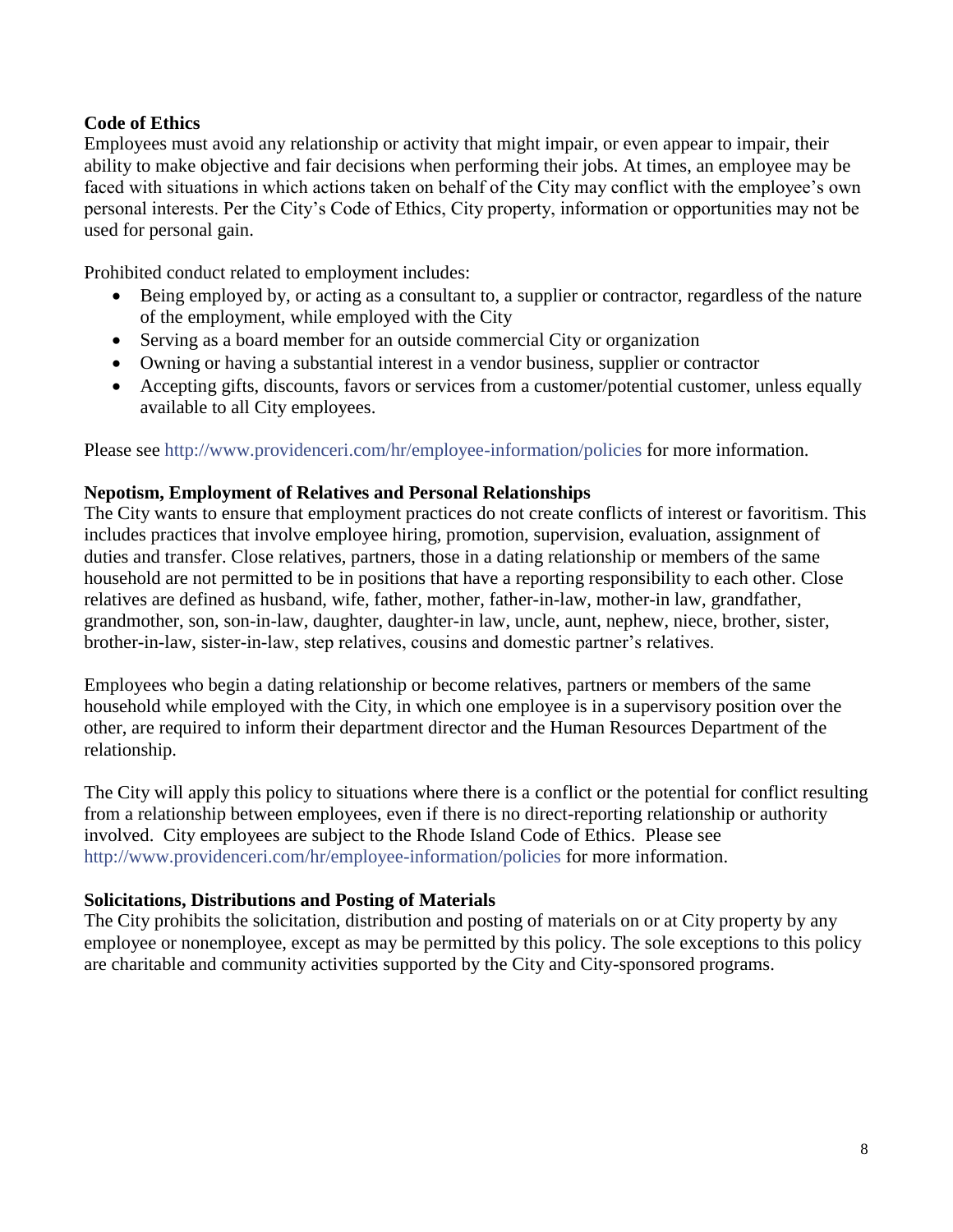Provisions:

- Non-employees may not solicit employees or distribute literature of any kind on City premises at any time.
- Employees may only admit non-employees to work areas with management approval or as part of a City-sponsored program. These visits should not disrupt workflow. An employee must accompany non-employees at all times. Former employees are not permitted onto City property except for official City business. Non-employees and former employees are not permitted to use City property, including but not limited to phones, fax machines, computers, etc.
- Employees may not solicit other employees during work times, except in connection with a Cityapproved or sponsored event.
- Employees may not distribute literature of any kind during work times or in any work area at any time, except in connection with a City-sponsored event

Violations of this policy should be reported to the Human Resources Department.

Please see<http://www.providenceri.com/hr/employee-information/policies> for more information.

## **Confidentiality**

It is unlawful for an official or employee of the City to willfully or knowingly disclose any confidential or privileged information acquired by reason of the employee's position, unless authorized or required by law to do so. This policy is intended to alert employees to the need for discretion at all times and is not intended to inhibit normal business communications.

## <span id="page-9-1"></span>**Employee Personnel Files**

Employee files are maintained by the Human Resources Department and are confidential. Managers and supervisors may have access to personnel file information on a need-to-know basis.

Pursuant to Rhode Island law, employees may request the review of personnel files. The City will comply within seven (7) days of the request. Personnel files are to be reviewed in the Human Resources Department and may not be taken outside the Department.

## <span id="page-9-0"></span>**Safety**

The health and safety of employees and others on City property or worksites are of critical concern. We strive to achieve and maintain the highest possible level of safety in all activities and operations. The City also strives to and intends to comply with all appropriate health and safety laws.

The primary responsibility of City employees is to perform their duties in a safe manner in order to prevent injury to themselves or others. Before beginning special work or new assignments, employees should review applicable and appropriate safety rules and discuss with their supervisor any questions about the proper procedure.

Employees who, because of their job tasks, are at risk of occupational exposure to blood and/or body fluids or rabies, shall be offered preventative vaccinations within 10 working days of assignment. Vaccinations shall be at no cost to the employee and available at a local healthcare facility. Employees must sign a declination form if they choose not to be vaccinated upon assignment, but may later opt to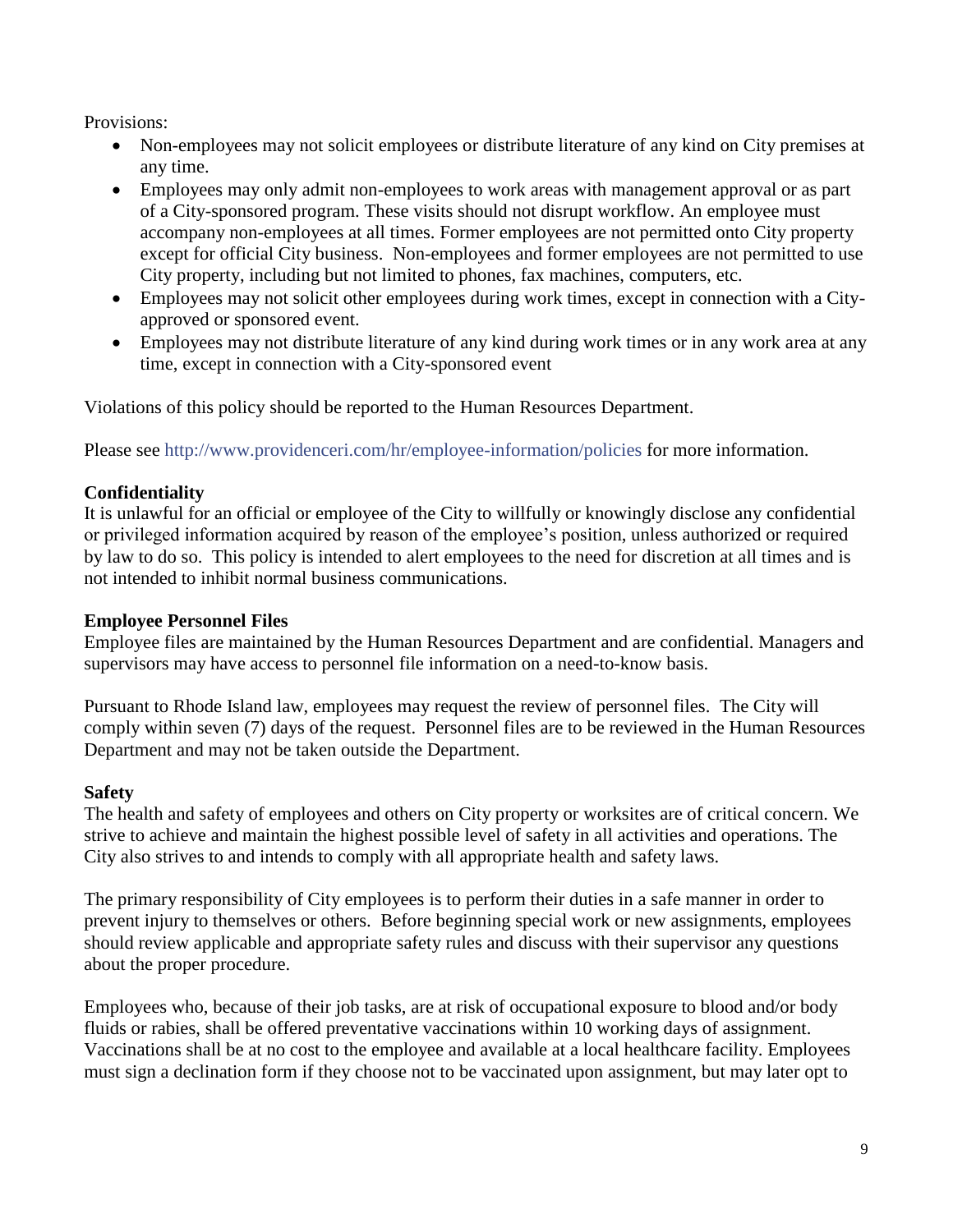receive the vaccine at no cost. At-risk employees will be provided information about the vaccination program at the time of onboarding.

Personal Protective Equipment (PPE) includes all clothing and work accessories designed to protect employees from workplace hazards by creating a barrier against workplace hazards. It can include items such as safety helmets, eye and hearing protection, high visibility clothing and safety harnesses. Employees must wear protective equipment as required and when instructed by a supervisor.

Failure to follow City safety and health guidelines or engaging in conduct that places the employee, vendor, public citizens or City property at risk can lead to employee disciplinary action up to and including termination.

Any workplace injury, accident or illness must be reported to your supervisor as soon as possible, regardless of its severity. If medical attention is required immediately, supervisors will assist employees in receiving care, after which the details of the injury or accident must be reported. Employees and supervisors will complete an Employee Incident Report, which will be forwarded to the Human Resources Department. Please see [http://www.providenceri.com/efile/5157.](http://www.providenceri.com/efile/5157) Employees of the Providence Water Supply Board should follow their own procedures relating to the reporting of workplace injuries or illnesses.

## <span id="page-10-0"></span>**Violence in the Workplace**

Employees cannot engage in conduct that may be dangerous to others. Conduct that threatens, intimidates or coerces another employee, customer, vendor or business associate will not be tolerated. City resources may not be used to threaten, stalk or harass anyone at the workplace or outside the workplace. The City treats threats coming from an abusive personal relationship as it does other forms of violence.

Indirect or direct threats of violence, incidents of actual violence and/or suspicious activities should be reported as soon as possible to a supervisor, security personnel if applicable, and/or the Director of Human Resources. When reporting a threat or incident of violence, the employee should be as specific and detailed as possible. Employees should not place themselves in peril, nor should they attempt to intercede during an incident.

Employees should promptly inform the Human Resources Department of any protective or restraining order that they have obtained that lists the workplace as a protected area. Employees are encouraged to report safety concerns with regard to intimate partner violence. The City will not retaliate against employees making good-faith reports. We are committed to supporting victims of intimate partner violence by providing referrals to a qualified employee assistance program (EAP) and community resources for reasons related to intimate partner violence.

The City will promptly and thoroughly investigate all reports of threats of violence or incidents of actual violence and suspicious activities. The identity of the individual making a report will be protected as much as possible. The City will not retaliate against employees making good-faith reports of violence, threats or suspicious activities. Anyone found to be responsible for threats, actual violence or other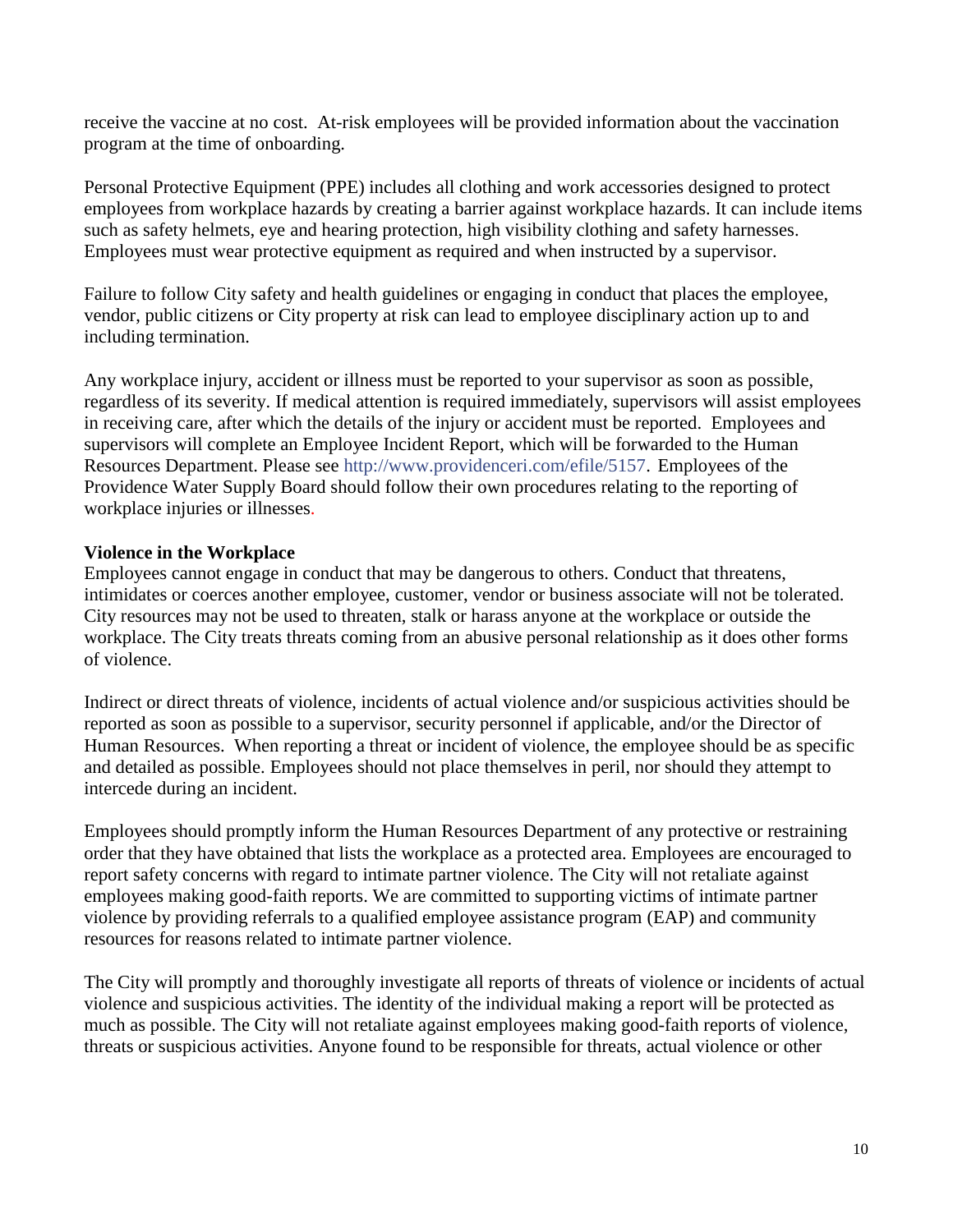conduct that is in violation of these guidelines will be subject to prompt disciplinary action up to and including termination of employment.

The City encourages employees to bring their disputes to the attention of their supervisors or the Human Resources Department before the situation escalates.

# **Workplace Bullying**

The City defines bullying as repeated inappropriate behavior, either direct or indirect, whether verbal, physical or otherwise conducted by one or more persons against another or others at the place of work and/or in the course of employment or through social media. Such behavior violates the City's Code of Ethics, which clearly states that all employees will be treated with dignity and respect. Employees found in violation of this policy will be disciplined up to and including termination.

Bullying may be intentional or unintentional. However, it must be noted that where an allegation of bullying is made, the intention of the alleged bully is irrelevant and will not be given consideration when meting out discipline. As in sexual harassment, it is the effect of the behavior upon the individual that is important. Some examples of bullying are:

- **Verbal bullying:** Slandering, ridiculing or maligning a person or his/her family; persistent name calling that is hurtful, insulting or humiliating; using a person as the target of jokes; abusive and offensive remarks.
- **Physical bullying:** Pushing, shoving, kicking, poking, tripping, assault or threat of physical assault; damage to a person's work area or property.
- **Gesture bullying:** Nonverbal, threatening gestures that convey threatening messages.

# **Drug-Free Workplace**

Employees should report to work fit-for-duty and free of any adverse effects of illegal drugs or alcohol.

The following work rules apply to all employees:

- Whenever employees are working, are operating any City vehicle, are present on City premises or are conducting related work off-site, they are prohibited from:
	- o Using, possessing, buying, selling, manufacturing or dispensing an illegal drug (to include possession of drug paraphernalia).
	- o Being under the influence of alcohol or an illegal drug as defined in this policy.
- The presence of any detectable amount of any illegal drug or illegal controlled substance in an employee's body while performing City business or while in a City facility is prohibited.
- The City will not allow any employee to perform his/her duties while taking prescribed drugs that are adversely affecting the employee's ability to safely and effectively perform their job duties. Employees taking a prescribed medication must carry it in the container labeled by a licensed pharmacist or be prepared to produce it if asked.
- Any illegal drugs or drug paraphernalia will be turned over to an appropriate law enforcement agency and may result in criminal prosecution.

This policy does not prohibit employees from the lawful use and possession of prescribed medications. Employees must, however, consult with their doctors about the medications' effect on their fitness-for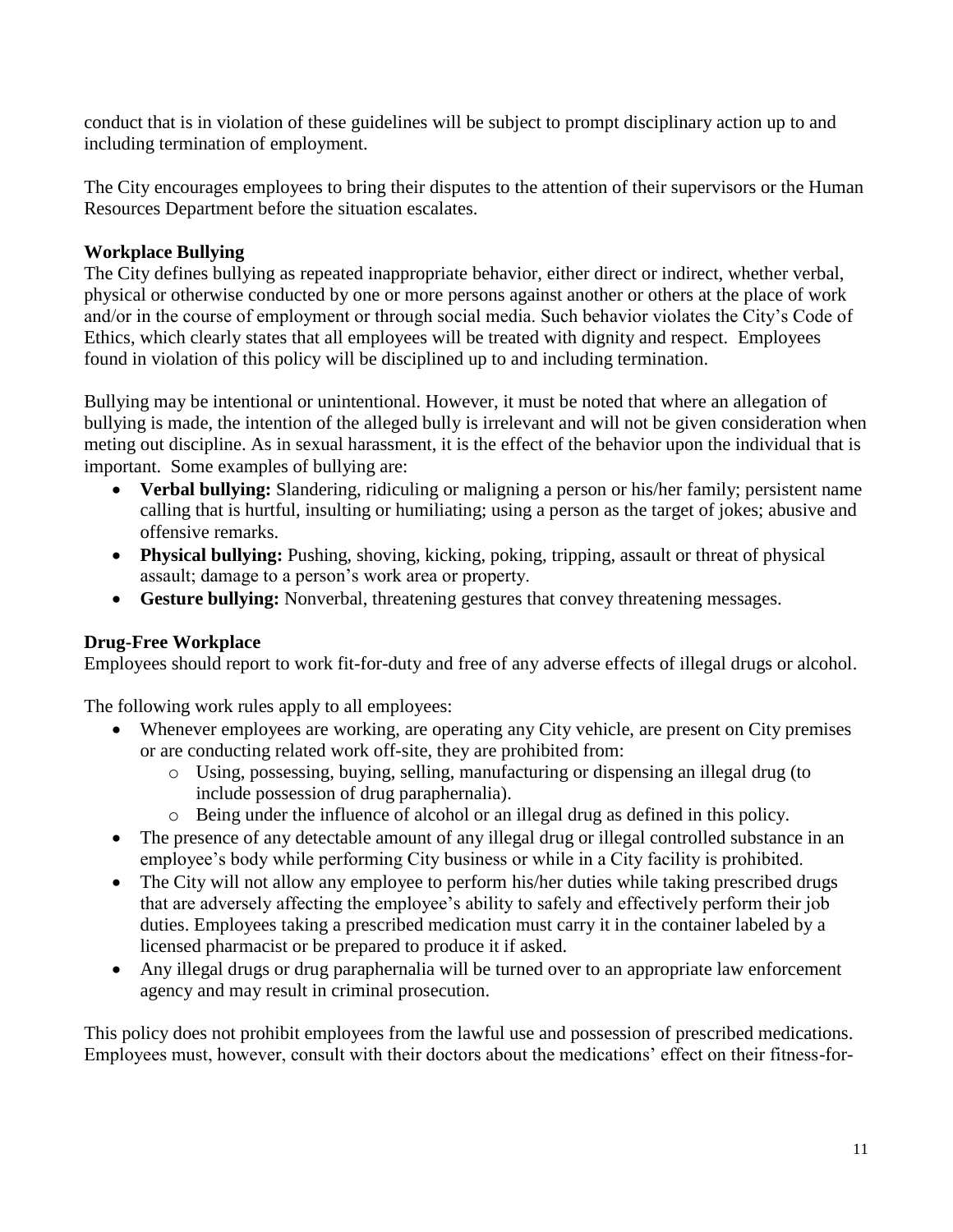duty and ability to work safely. Employees should promptly disclose any work restrictions to their supervisor. Employees should not, however, disclose underlying medical conditions. Job descriptions can be obtained through the Human Resources Department.

Anyone violating this policy may be subject to disciplinary action, up to and including termination.

# **Medical Marijuana in the Workplace**

The City does not accommodate the medical use of marijuana in any of its workplaces. Employees coming into the workplace are not to be under the influence of medical marijuana smoked or otherwise ingested outside of the workplace.

Although Rhode Island law affords certain persons the right to use marijuana for certain medical purposes, Rhode Island law does not permit:

- Any person to undertake any task under the influence of marijuana, when doing so would constitute negligence or professional malpractice;
- The smoking of marijuana:
	- (a) In a school bus or other form of public transportation;
	- (b) On any school grounds;
	- (c) In any correctional facility;
	- (d) In any public place;
	- (e) In any licensed drug treatment facility in this state; or
	- (f) Where exposure to the marijuana smoke significantly adversely affects the health, safety or welfare of children.
- Any person to operate, navigate or be in actual physical control of any motor vehicle or motorboat while under the influence of marijuana.

*Federal law still prohibits any use of marijuana.* 

# **Alcohol and Controlled Substance Testing for Commercial Driver's License Holders**

Employees who are hired into or seek a promotion to a position with the City that requires a Commercial Driver's License (CDL) must submit to alcohol and controlled substance testing as determined by the Federal Motor Carrier Safety Administration. Copies of the CDL testing policies are available on the City's website and are distributed to CDL drivers at the time of their initial employer training.

## **Smoke-Free Workplace**

The City prohibits smoking on all City premises. This policy also applies to electronic cigarettes, candles or any other items that smolder or have open flames.

This policy applies to:

- All visitors (customers and vendors) to the City premises
- All contractors and consultants and/or their employees working on the City premises
- All employees, temporary employees and student interns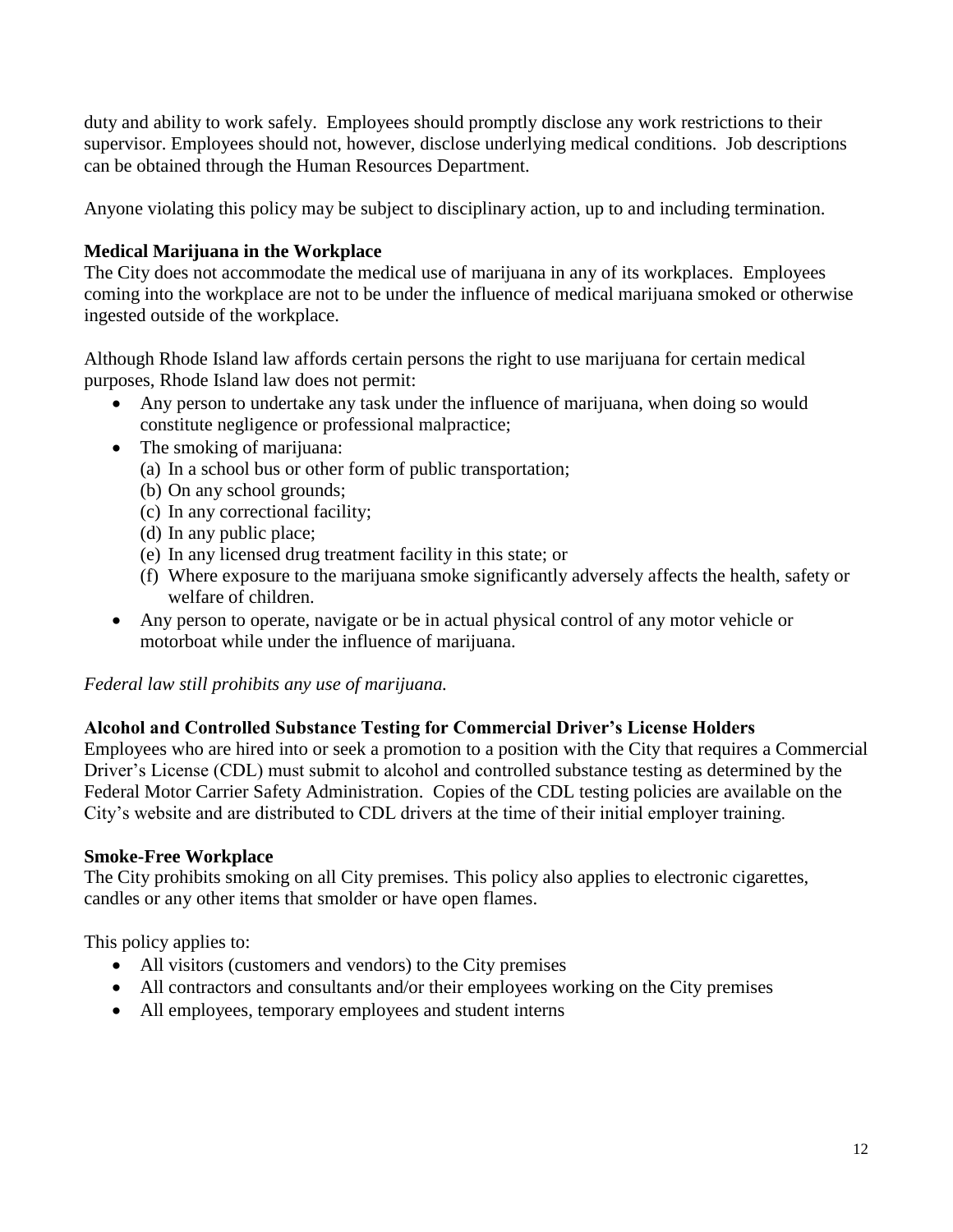Smoking is prohibited in the following locations:

- Inside any City owned/leased building
- Inside any City owned and/or leased indoor workplace
- Any area outdoors in which smoke can migrate into the above locations
- Inside any City owned/leased parking garage or parking lot
- Inside any City owned/leased vehicles
- Within 50 feet of any entrance

Smoking is permitted only where applicable by relevant state law.

Employees who violate the smoking policy will be subject to disciplinary action up to and including termination.

## **Emergency Notification System**

Employees are encouraged to sign up for CODE RED, the City's emergency notification system. This system will notify you via text, phone and/or email in the event of an emergency including but not limited to severe weather, evacuations boil water alerts, missing persons and other important information that may affect public safety. If you don't reside in the City, just use your work address to sign up (for example, 25 Dorrance Street.) During the sign-up process, you can choose what notifications you wish to receive and how you want to be notified. This is not a requirement, but is a very helpful tool. To learn more and to sign up, go to [www.providenceri.com/PEMA/codered.](https://www.providenceri.com/PEMA/codered) Also, if you know someone in the City who may benefit from signing up, please pass this information along.

## **Employee Assistance**

The City will assist and support employees who voluntarily seek help for substance abuse. Employees may be allowed to use accrued paid time-off, placed on leaves of absence, referred to treatment providers and otherwise accommodated as needed.

Please see<http://www.providenceri.com/hr/employee-information/policies> for more information.

## **EMPLOYMENT**

## **Employee Categories/Classification**

All employees are designated as either non-exempt or exempt under state and federal wage and hour laws. The following is intended to help you understand these two categories and how they affect you.

- **Non-exempt employees** are paid on an hourly basis and are eligible for overtime pay in accordance with the Fair Labor Standards Act (FLSA). In addition, rules regarding hours of work, overtime and compensatory time may be governed by collective bargaining agreements.
- **Exempt employees** are executives, directors, administrative, managerial and professional staff who are considered exempt from the minimum wage and overtime provisions of the FLSA. Exempt employees are paid on a salary basis and are not eligible for overtime pay or compensatory time off for work performed in excess of the standard workweek.

The City has established the following categories for both non-exempt and exempt employees.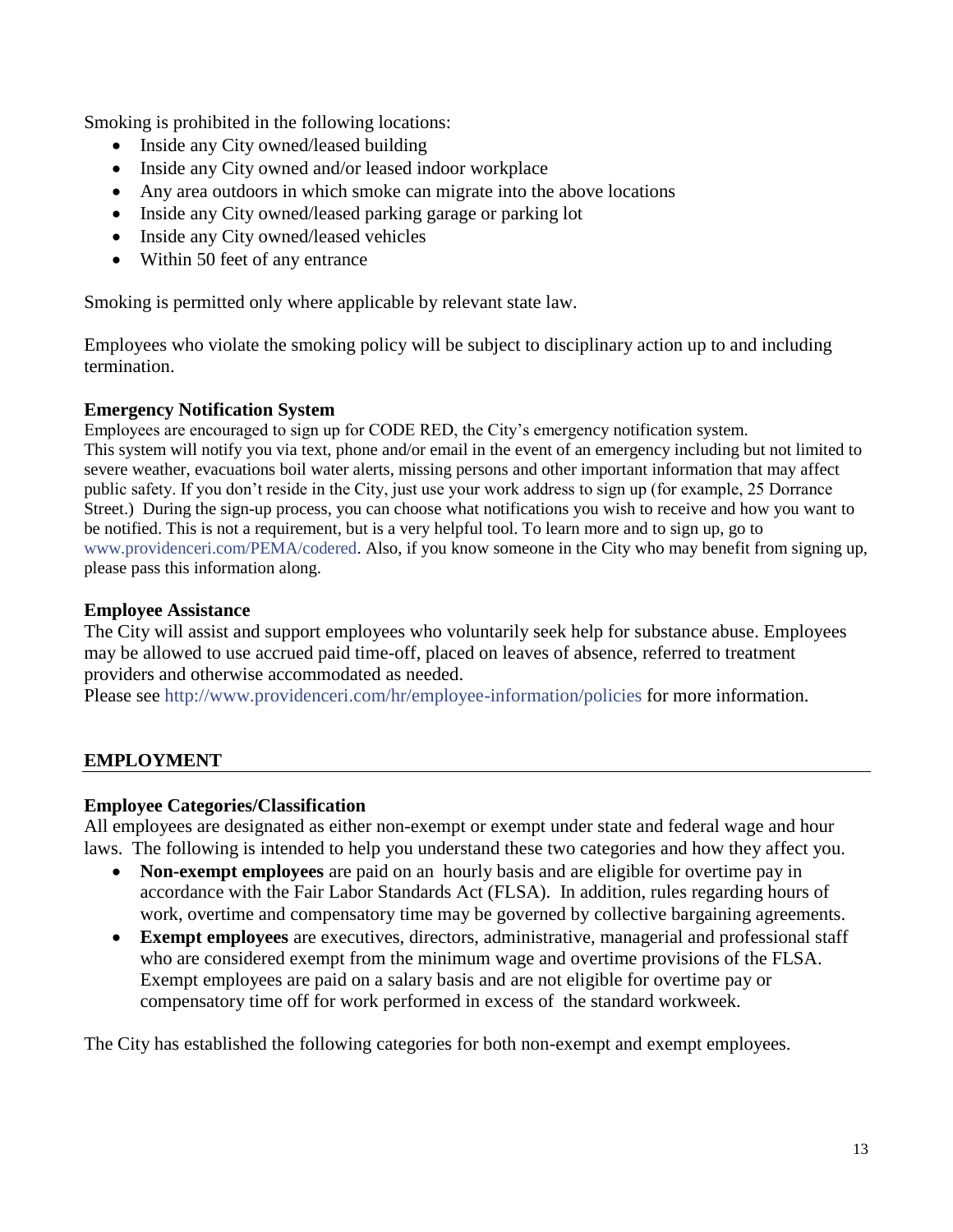- **Regular, full-time employees** are not in a temporary status and who are regularly scheduled to work on a full-time schedule of 35, 37.5 or 40 hours per week. Generally, these employees are eligible for the full benefits package, subject to the terms, conditions and limitations of each benefit program.
- **Regular, part-time employees** are not in a temporary status and are regularly scheduled to work less than the full-time schedule but at least 25 hours each week. Regular, part-time employees are eligible for some of the benefits offered by the City subject to the terms, conditions and limitations of each benefits program.
- **Temporary, full-time employees** are hired to temporarily supplement the workforce or to assist in the completion of a specific project and who are temporarily scheduled to wrok on a full-time basis for a limited duration. Employment beyond any initially stated period does not in any way imply a change in employment status. Temporary, full-time employees may not be eligible for City benefits.
- **Temporary, part-time employees** are hired to work on a part-time basis during a particular season, for a limited duration, typically during the summer months. Temporary, part-time employees supplement the workforce to assist in the completion of a specific project and are temporarily scheduled to work less than the City's full-time schedule for a limited duration. Temporary, part-time employees are not eligible for City benefits.

## <span id="page-14-0"></span>**Background Checks and Arrest Notification**

It is our policy to conduct pre-employment background checks on all applicants who accept an offer of employment. Background checks may include verification of any information on the applicant's resume or application form.

All offers of employment are conditioned on receipt of a criminal background report (BCI) that is acceptable to the City. All background checks are conducted in accordance with applicable laws and regulations. Reports are kept confidential and are only viewed by individuals involved in the hiring process.

If information obtained in the BCI would lead the City to deny employment, the applicant will have the opportunity to dispute the report's accuracy. A criminal conviction does not automatically bar an applicant from employment.

Any employee who is arrested for a misdemeanor or felony must notify his or her supervisor of such arrest no later than twenty-four (24) hours after the arrest. The arrest of an employee, whether on or off duty, may result in corrective action. Corrective action depends upon a review of all factors involved including whether or not the employee's action was work-related, the nature and severity of the act, or any resultant circumstances that adversely affect the employee's attendance and/or eroding of public confidence. Please see<http://www.providenceri.com/hr/employee-information/policies> for more information.

#### **Probationary Period**

Pursuant to Section 903 of the City Home Rule Charter and applicable collective bargaining agreements, newly hired or promoted employees shall serve a probationary period of six (6) months. Certain collective bargaining agreements modify this rule for regular, full-time employees who are promoted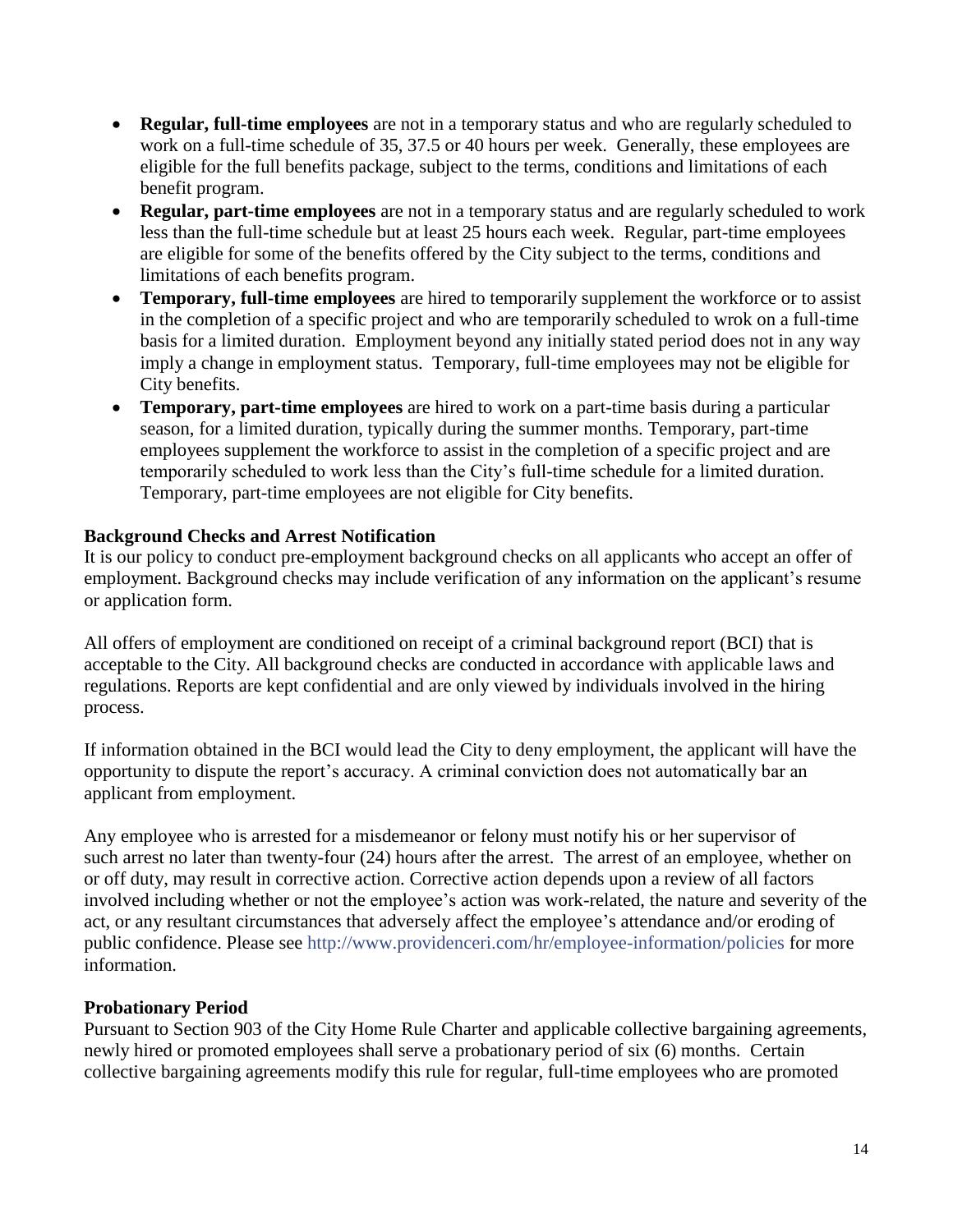within the bargaining unit. Employees on probation should be evaluated at least twice within the sixmonth period.

## <span id="page-15-0"></span>**Progressive Discipline**

Every employee has the duty and the responsibility to be aware of and abide by existing rules and policies. An employee also has the responsibility to perform his/her duties to the best of his/her ability.

The City supports the use of progressive discipline to address issues such as poor work performance or misconduct. Our progressive discipline policy is designed to provide a corrective action and improve employee performance.

The City reserves the right to determine the appropriate level of discipline for any inappropriate conduct, including oral and written warnings, suspension with or without pay, demotion and discharge. Please see <http://www.providenceri.com/hr/employee-information/policies> for more information.

## <span id="page-15-1"></span>**Separation of Employment**

Separation of employment within the City can occur for several different reasons.

- **Resignation:** Employees who choose to resign from their position with the City should provide two weeks' written notice.
- **Retirement:** Employees wishing to retire should notify their department director and the Human Resources Department of their intent to retire in writing at least one month before the planned retirement date.
- **Job Abandonment:** Employees who fail to report to work or contact their supervisor for three consecutive workdays shall be considered to have abandoned the job without notice, effective at the end of their normal shift on the third day. The supervisor shall notify the Human Resources Department at the expiration of the third workday and initiate the paperwork to terminate the employee.
- **Discharge:** A discharge is an involuntary termination for just cause.
- **Non-Disciplinary Termination:** Employees listed in Section 905 of the Providence Home Rule Charter, employees who are serving a probationary period and employees in temporary positions may be separated from employment at the discretion of the appointing authority. Employees whose positions are funded by grants or other limited funding sources may be separated from employment when funding ceases.

Any accrued vacation leave will be paid in the last regular paycheck. Health insurance terminates the last day of the month of employment. Information for Consolidated Omnibus Budget Reconciliation (COBRA) continued health coverage will be provided. Employees will be required to pay their share of the dependent health and dental premiums through the end of the month. The separating employee must return all City property at the time of separation, including uniforms, cell phones, keys, computer equipment if applicable and identification cards.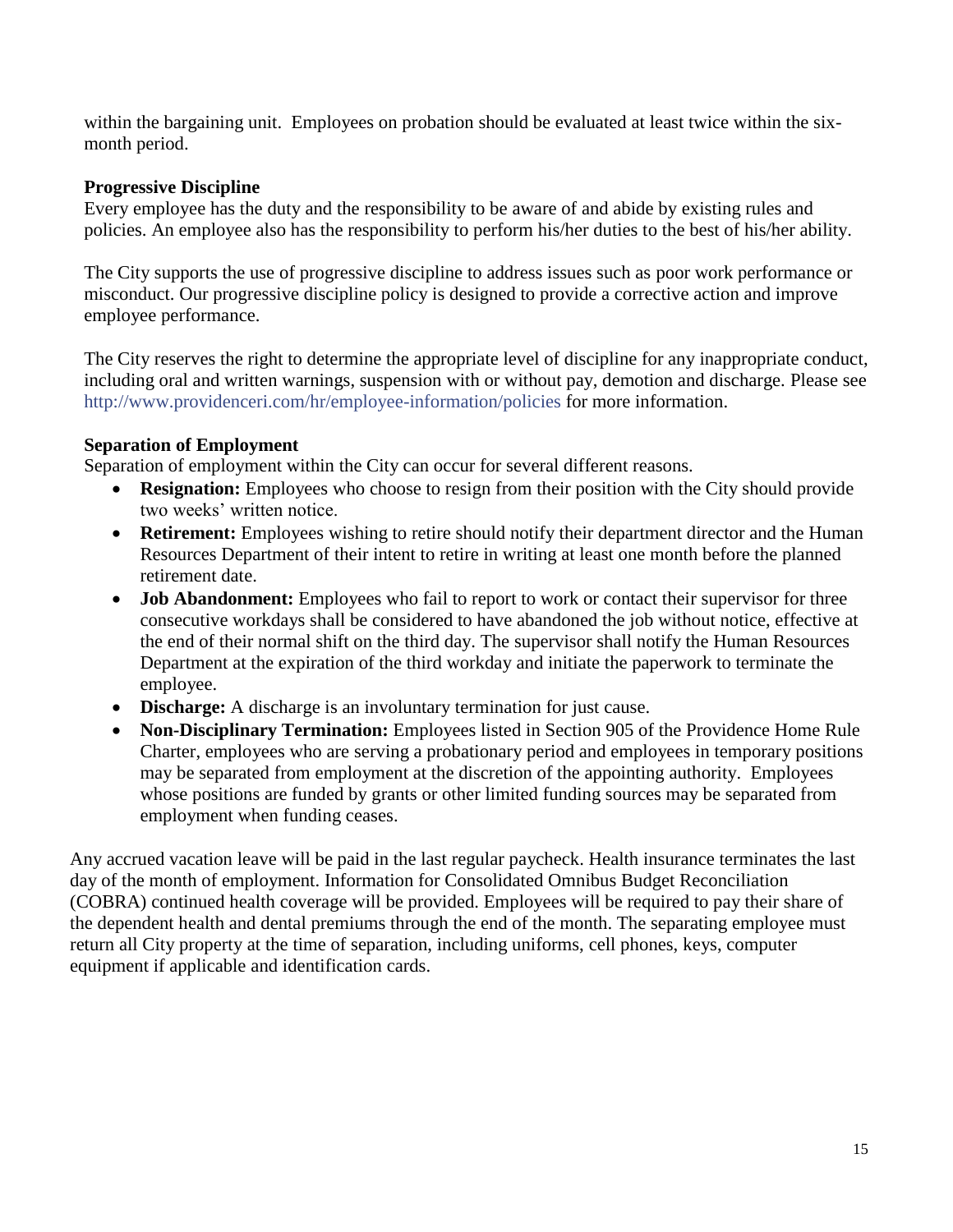## **COMPENSATION**

## **Payment of Wages**

Salary payment is made either weekly or biweekly. Employees may be paid by check or through direct deposit of funds to the financial institution of their choice. In the event of a lost paycheck, the Treasury Department must be notified as soon as possible and a replacement check can be issued according to their procedures. If an employee's marital status changes or the number of exemptions previously claimed increases or decreases, a new Form W-4 must be submitted to the Payroll Department.

The City does not provide salary advances.

Notify a supervisor if the paycheck appears to be inaccurate.

Any change in name, address, telephone number must be reported to a supervisor and the Department of Human Resources.

#### <span id="page-16-0"></span>**Time Reporting**

A work hour is any hour of the day that is worked and should be recorded to the nearest quarter of an hour. The workday is defined as the 24-hour period starting at 12:00 a.m. and ending at 11:59 p.m. The workweek covers seven consecutive days. The usual workweek is 35 or 40 hours depending on job and assignment.

Employees will submit their time record weekly as directed by their manager. Each employee is to maintain an accurate daily record of his/her hours worked. All absences from work schedules should be appropriately recorded.

In departments with electronic timekeeping, employees are not required to keep separate records. However, where electronic timekeeping is used, it is never permissible for an employee to "clock-in" or "clock-out" for another employee. In addition, employees are required to clock-out and -in during unpaid meal breaks.

#### **Meal Period and/or Rest Breaks**

Employees receive an unpaid meal break and two paid rest breaks in accordance with City policy or collective bargaining agreements. Neither the lunch period nor the rest break(s) may be used to account for an employee's late arrival or early departure or to cover time-off for other purposes. For example, rest breaks may not be accumulated to extend a meal period and rest breaks may not be combined to allow one half-hour long break.

#### <span id="page-16-1"></span>**Overtime Pay**

All overtime must be pre-approved by the department director or his/her designee. Non-exempt employees are eligible for overtime pay in the following circumstances:

 Employees who are represented by Local Union 1033 are eligible for overtime pay after 40 hours or 35 hours, depending on their regular workweek, as defined by the collective bargaining agreement.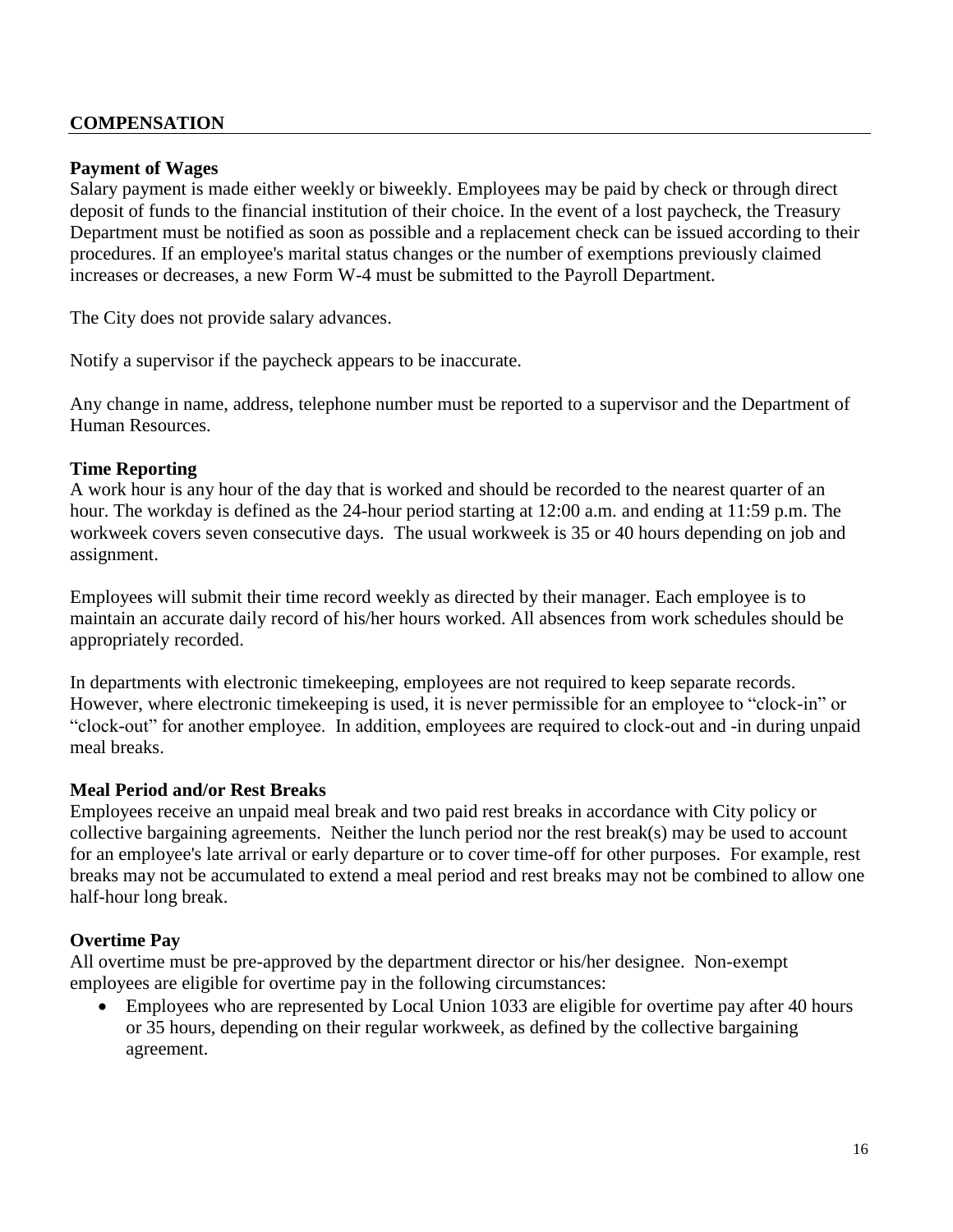Temporary employees and non-exempt, non-represented employees are eligible for overtime pay after 40 hours in the workweek.

## <span id="page-17-0"></span>**Employee Travel and Reimbursement**

Employees of the City may be eligible for travel reimbursement when traveling on behalf of the City. Employees should confer with their department director for details.

## **Automobile Allowance**

Employees who are required to use their own automobile in connection with services rendered shall receive \$0.54 per mile. Employees who use their own automobile in connection with services rendered three or more times per week shall receive \$376.44 per month as a monthly allowance. Rates are subject to change and based upon the Federal Travel Regulations for government use of privately owned vehicles.

## **Vehicle Policy**

City vehicles are those cars, trucks and other motorized equipment, owned or leased by the City. City vehicles are to be used for conducting official City business only. City vehicles must be used, parked, and maintained properly. Only authorized persons shall operate or ride inside a City vehicle.

Drivers and passengers in City vehicles, as well as employees who drive their personal vehicles for City business, must wear seat belts and shoulder harnesses at all times in compliance with Rhode Island motor vehicle laws

Any accident, involving a City vehicle or personal vehicle being used for City business, regardless of the extent of the damage, is to be reported to a police officer with jurisdiction in the area.

Following an accident, employees must complete and submit to their supervisor a Vehicle Incident Report. For City vehicles, blank forms must be kept at all times in the glovebox of the vehicle. A copy of the Vehicle Incident Report Form is also available at [http://www.providenceri.com/hr/employee](http://www.providenceri.com/hr/employee-information/policies)[information/policies.](http://www.providenceri.com/hr/employee-information/policies) Employees of the Providence Water Supply Board should follow their own procedures relating to the reporting of accidents.

Each employee who: (1) drives a City vehicle, (2) receives a car allowance, (3) provided paid parking or (4) utilizes a parking permit must provide a copy of a valid driver's license upon employment. Driver's licenses will be subject to periodic validation. Please see [http://www.providenceri.com/hr/employee](http://www.providenceri.com/hr/employee-information/policies)[information/policies](http://www.providenceri.com/hr/employee-information/policies) for more information.

Any employee meeting any of the above criteria must notify the Human Resources Department immediately in the event of suspension or loss of a license or CDL status, if applicable. Each driver must immediately report **any** work-related accident or traffic violation to his/her supervisor. Employees with a CDL shall follow the City's specific policy on accidents. Failure to provide such notification may subject an employee to disciplinary action.

Some City employees may be authorized to use City vehicles for transportation to and from their place of residence and their workplace. Otherwise, only minimal personal use of City vehicles is permitted and is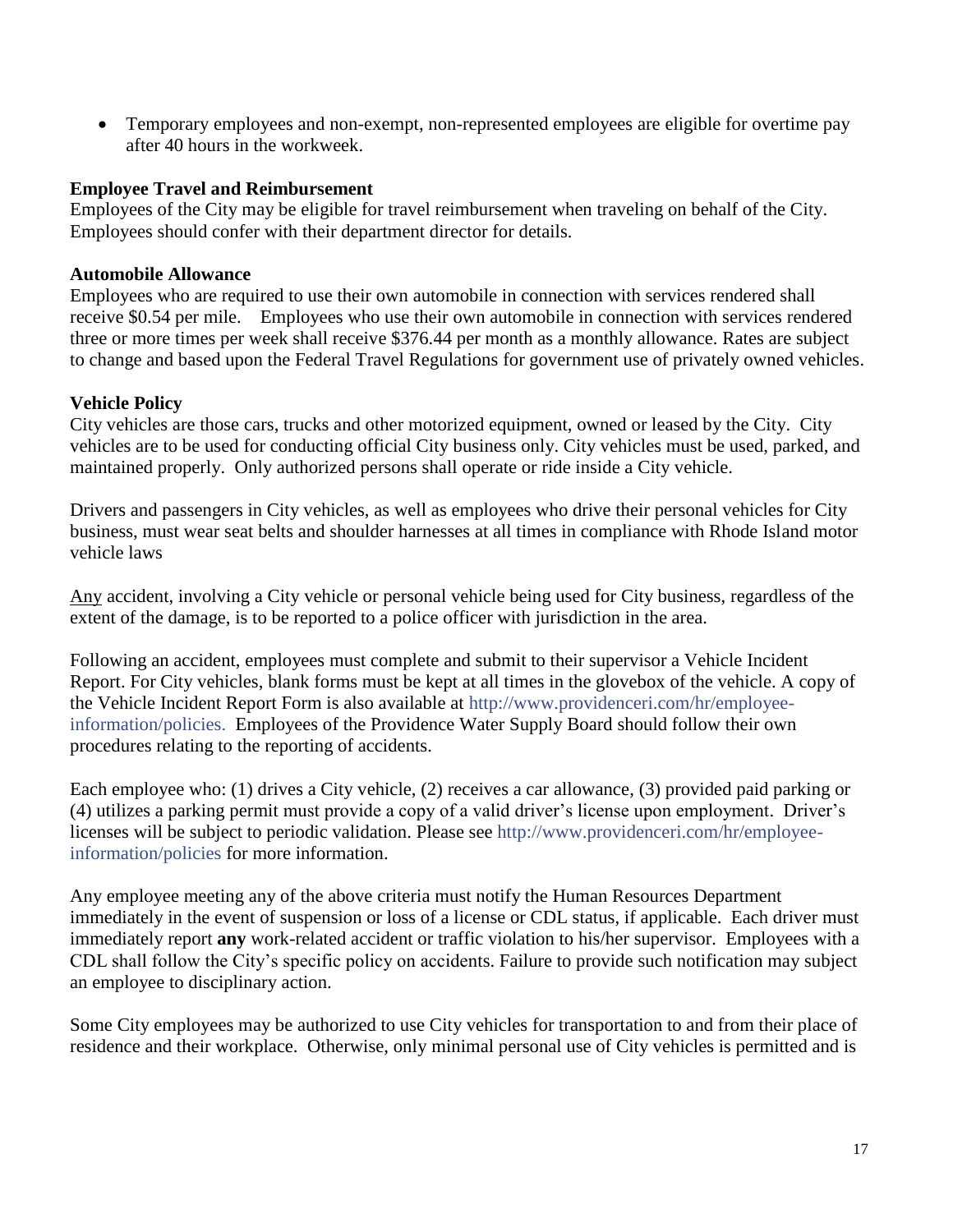limited to transportation to and from the employee's residence and work place. Employees must obtain **prior written authorization** to utilize vehicle for personal use.

**Employees should be mindful that their driving and parking habits are under constant observation and should strive to be exemplary in the operation and use of a City vehicle. Each employee shall avoid use, operation and parking of a City vehicle which would reflect unfavorably upon the City or violate the public trust.**

#### **Vehicle Navigation**

The City has installed Global Positioning System (GPS) in its vehicles to help better deploy and utilize its vehicles, improve safety and reduce maintenance and fuel costs. The City will not tolerate any tampering or destruction of GPS devices by any employee or others.

## **Vehicle "No Idle" Policy**

The City has implemented a "no idle" policy for all vehicles. In addition to being better for the environment, reducing idling time can save significant expenses for fuel and maintenance.

# <span id="page-18-0"></span>**TIME OFF/LEAVES OF ABSENCE**

## <span id="page-18-1"></span>**Holiday Pay**

The City treats the following as paid holidays:

- New Year's Day
- Martin Luther King Jr. Day
- Presidents Day
- Memorial Day
- Independence Day
- Victory Day
- Labor Day
- Columbus Day
- Election Day (even years)
- Veterans Day
- Thanksgiving Day
- Day after Thanksgiving
- Christmas Dav

The following  $\frac{1}{2}$  days may be provided:

- Christmas Eve
- New Year's Eve

A holiday that falls on a Saturday will be observed on the preceding Friday. A holiday that falls on a Sunday will be observed on the following Monday.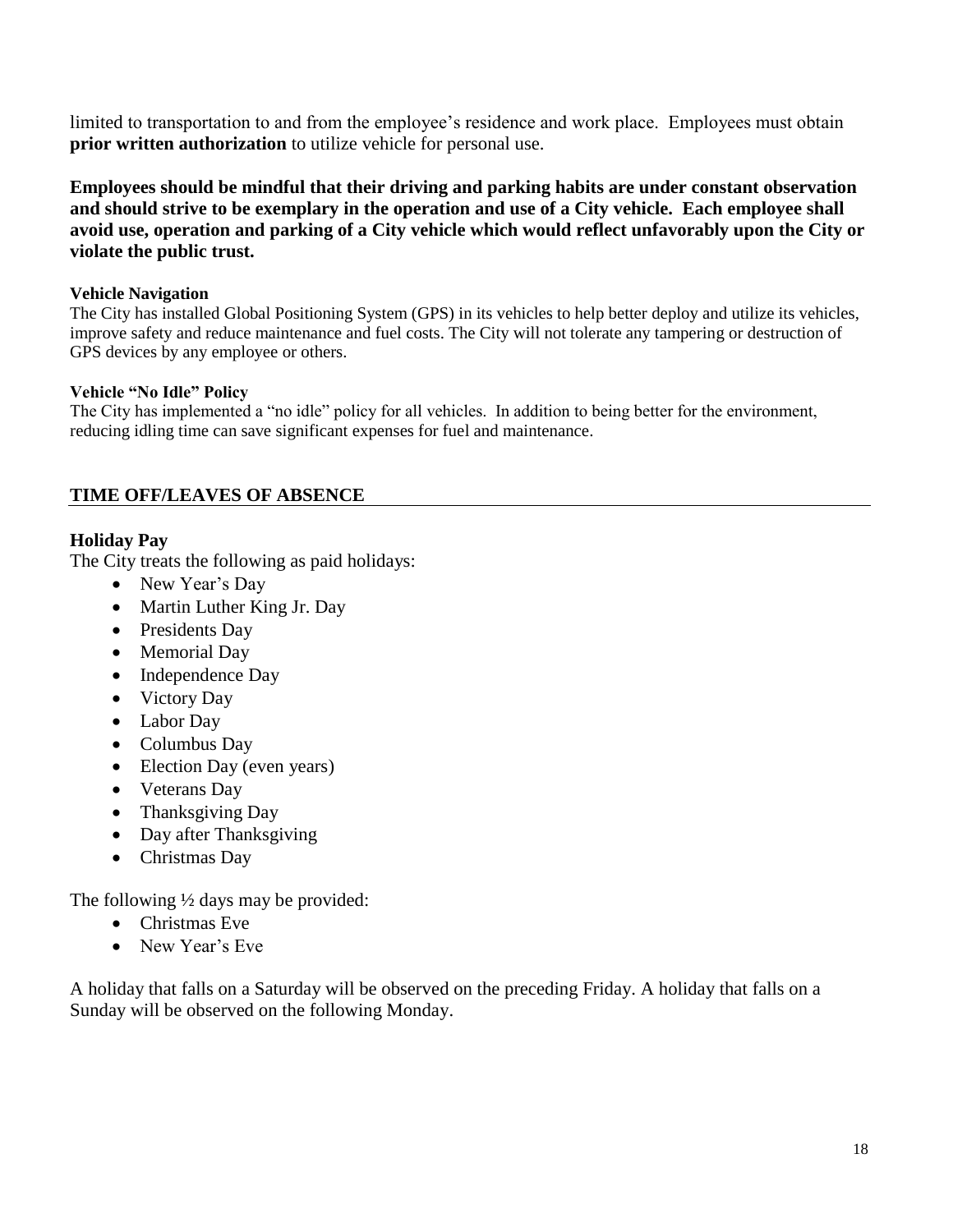Time-off may be granted to employees who desire to observe a religious holiday that is not recognized by the City. Employees should contact the Human Resources Department for information.

Please see<http://www.providenceri.com/hr/employee-information/holidays> for more information.

## **Time Off**

Employees are required to notify their supervisor in advance if they are unable to report to work. Failure to call or report for duty is considered a no-call/no-show and will place an employee's job in jeopardy.

# <span id="page-19-0"></span>**Vacation**

All full-time, permanent employees are entitled to paid vacation leave. The rate that vacation leave accrues is dependent upon the number of years of total service for the City as a permanent employee. The vacation days may be discharged in half day increments. Employees can carry over no more than 30 days' vacation from one calendar year to the next.

| Employees Hired on or After July 1, 1987 |         |
|------------------------------------------|---------|
| Over 6 months                            | 5 days  |
| year                                     | 10 days |
| 5 years                                  | 15 days |
| 10 years                                 | 20 days |
| 15 years                                 | 25 days |

| Employees Hired Before July 1, 1987 |         |
|-------------------------------------|---------|
| Over 6 months                       | 5 days  |
| vear                                | 15 days |
| 10 years                            | 20 days |
| 15 years                            | 25 days |

Employees must submit a request in writing at least two weeks prior to the anticipated vacation. Requests will be approved based on a number of factors, including department operating and staffing requirements.

## <span id="page-19-1"></span>**Sick Leave**

Effective July 1, 2015, all full-time, permanent employees who are members of the Local Union 1033 hired before July 1, 2015 accrue 1.17 days per month sick leave from the date of hire, for a total of 14 days per year. Effective July 1, 2016, all full-time, permanent employees hired before July 1, 2015 accrue 1.08 days per month sick leave from the date of hire, for a total of 13 days per year. Effective July 1, 2017 all full-time, permanent employees hired before July 1, 2015 accrue 1 day per month sick leave from the date of hire, for a total of 12 days per year. Effective July 1, 2015, all full-time, permanent employees hired on or after July 1, 2015 accrue 1 day per month sick leave from the date of hire, for a total of 12 days per year.

Full-time, permanent employs who are not members of the bargaining unit have a different rate of sick leave accrual. Please contact the Human Resources Office for details.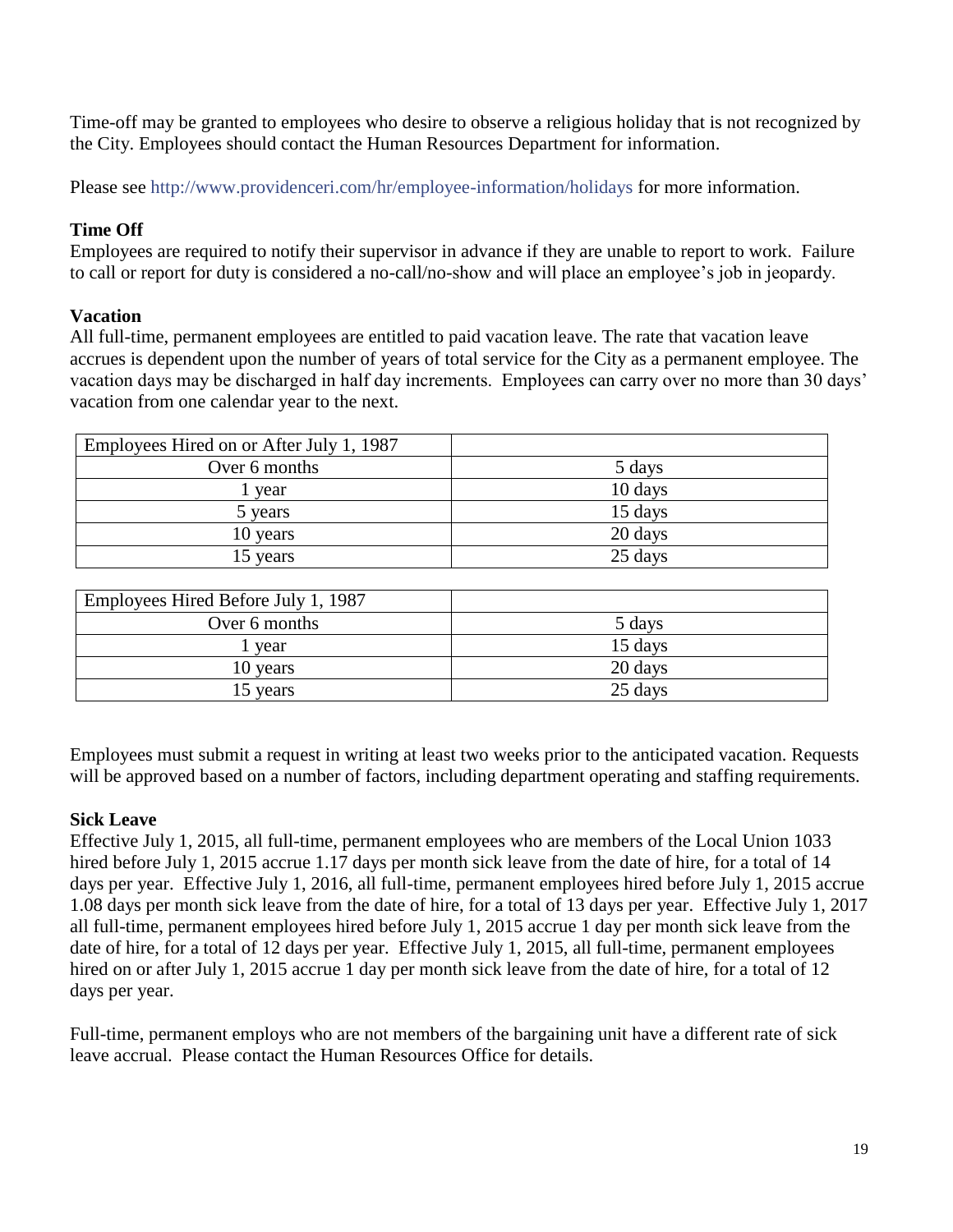Sick leave may be used for an employee's personal illness and medical and dental appointments. Employees who are members of the Local 1033 bargaining unit may use entire allotment of sick time for the care of family members within the household of the employee whose illness requires it. Employees are entitled to two personal days per fiscal year, which shall be deducted from accrued sick leave. Personal days that are not discharged shall accrue as sick leave and not personal use.

Sick leave may be accrued to a maximum of 135 days. Sick leave may not be used before accrual. If an employee is absent due to illness, he/she must use accrued sick time. Sick leave cannot be discharged in periods of less than one-half workday. An employee who has a sick leave absence in excess of three consecutive workdays must present medical documentation for the absence. Please see <http://www.providenceri.com/hr/employee-information/policies> for more information.

Employees are not paid for unused sick leave upon termination of employment. However, it is the City's policy under the Employee Retirement System that an employee who retires is entitled to a lump sum payment, generally a percentage of the total value. Any sick time accrued AFTER July 26, 2013 is available for use, but does not qualify for payout upon retirement.

# **Family and Medical Leave Act (FMLA)**

The City offers leave consistent with the required federal Family and Medical Leave Act (FMLA) and the Rhode Island Parental and Medical Leave Act allowing eligible employees to take job-protected leave in the event of an employee's serious health condition, birth of a child or care of a newborn, placement for adoption or foster care child, or to care for a spouse, child, or parent with a serious health condition.

In order to be eligible for 13 weeks of FMLA, the employee must be employed for at least 12 months and for at least 1,250 hours in the 12-month period before the leave begins. If an employee finds that they are in need of FMLA, they are required to contact the Human Resources Department to obtain Department of Labor Notice of Eligibility and Rights as well as certification forms, which will need to be filled out and returned. The Human Resources Department will provide the employee with a written response to the request for FMLA in approximately five business days.

Depending upon the information provided to the Human Resources Department by the employee's physician, he/she may be granted Full-time or Intermittent FMLA. Full-time FMLA allows an employee to take 13 consecutive weeks of leave. Intermittent FMLA allows the employees to use the leave intermittently (take a day periodically when needed over a year period).

While on approved FMLA the employee is required to exhaust all of his/her available sick time. Once exhausted, the employee has the option to either go unpaid or utilize their accrued vacation pay and floating holiday.

Employees granted FMLA will be returned to the same job or an equivalent job with equivalent benefits, pay, security and other employment terms and conditions as provided by the Family Medical Leave Act, provided that all leave taken within a rolling 12-month period does not exceed 13 weeks.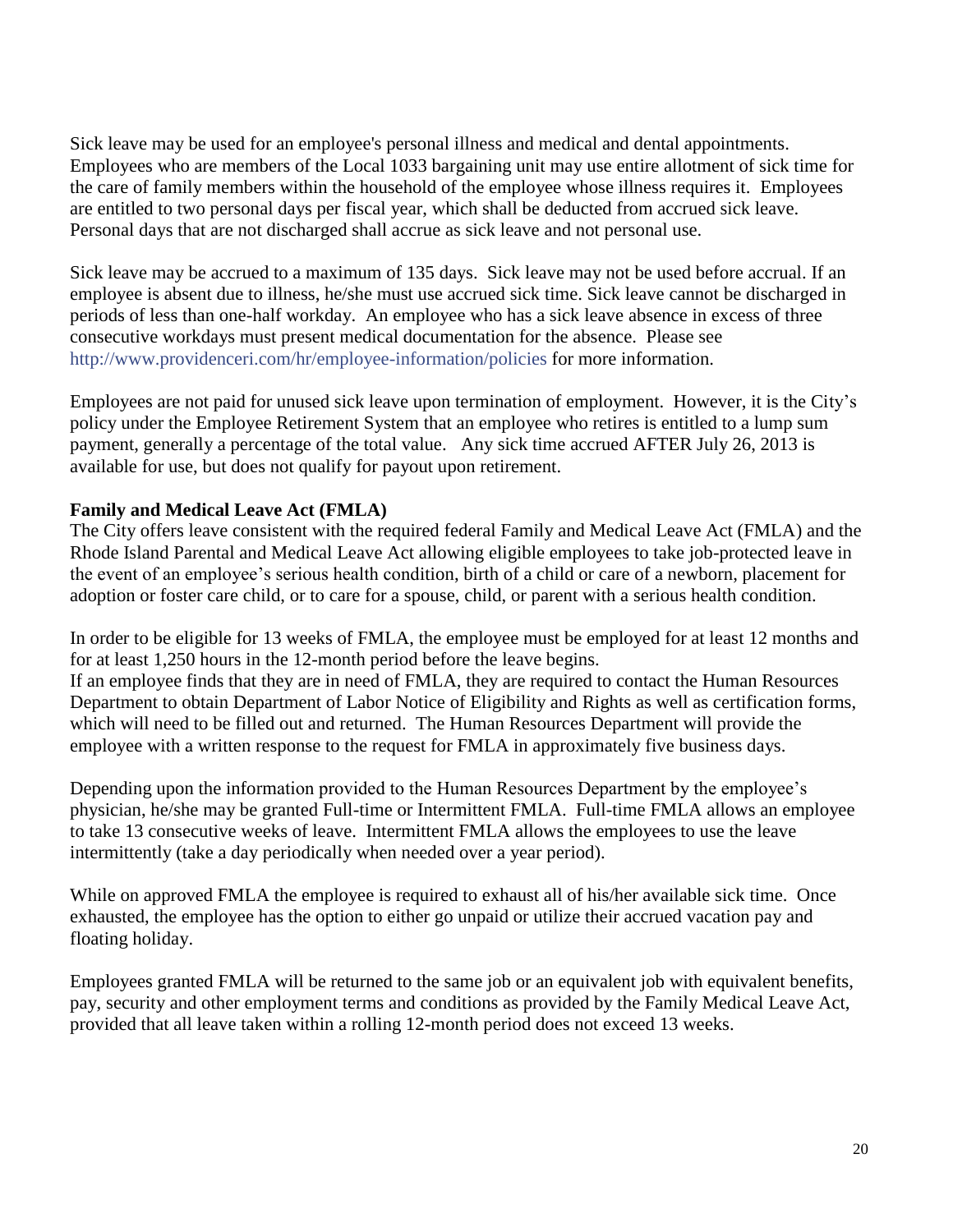Please contact the Human Resources Department at 401-421-7740 x 5244 or visit [www.dol.gov/whd/fmla/](http://www.dol.gov/whd/fmla/) or<http://www.providenceri.com/hr/employee-information/policies> for more information.

## <span id="page-21-0"></span>**Leave of Absence**

It is agreed that upon written application an employee with permanent status may be granted a leave without pay, not to exceed one year, for reason of personal illness, disability, or other purpose deemed proper and approved by the Human Resources Director. Except for employees on leave due to medical reasons, employees on unpaid leave of any nature shall cease to accrue sick leave and vacation after 26 weeks of unpaid leave. Please contact the Human Resources Department or visit <http://www.providenceri.com/hr/employee-information/policies> for more information.

# **Sick Leave Extension**

Any employee with at least five years of continuous service, who contracts a serious illness, may be granted, with the approval of the Human Resources Director and the department director, a further leave with pay, not to exceed 90 days after discharge of all accumulated paid time-off for full term of employment. Please see<http://www.providenceri.com/hr/employee-information/policies> for more information.

# <span id="page-21-1"></span>**Bereavement Leave**

Full-time employees are entitled to leave without loss of pay, when death occurs in his/her immediate family. The following are considered immediate family for the sake of this policy: legal spouse, domestic partner living with employee for at least six months, mother, father, son, daughter, brother, sister or other members of the immediate household. Leave is not to exceed beyond one day after burial. For employees of the Jewish faith, said leave shall not exceed seven days from the day of burial.

All full-time employees are granted one-day leave to attend the funeral services of grandparents, motherin-law, father-in-law, aunts or uncles. In the event there is a death in the employee's family but not in the immediate household as defined above, the employee shall be granted sufficient time to attend the funeral without loss of pay.

# <span id="page-21-2"></span>**Jury Duty**

A full-time employee who is called for jury service is excused from work for the hours in which the employee serves and will receive the straight time rate of pay for each hour of absence, less the amount received for jury duty. The employee must present proof of service and the amount received.

# <span id="page-21-3"></span>**Military Leave of Absence**

<span id="page-21-4"></span>Full-time employees who have been continuously employed for at least six months and who are ordered to full-time active duty or full-time active training activities are entitled to a paid leave of absence. The City shall pay the employee the difference between their base military wages and the pay of their full-time position for as long as the employee is required to remain on full-time military leave. The employee will be required to provide a copy of their military orders and military pay information. Please contact Human Resources or visit<http://www.providenceri.com/hr/employee-information/policies> for more information.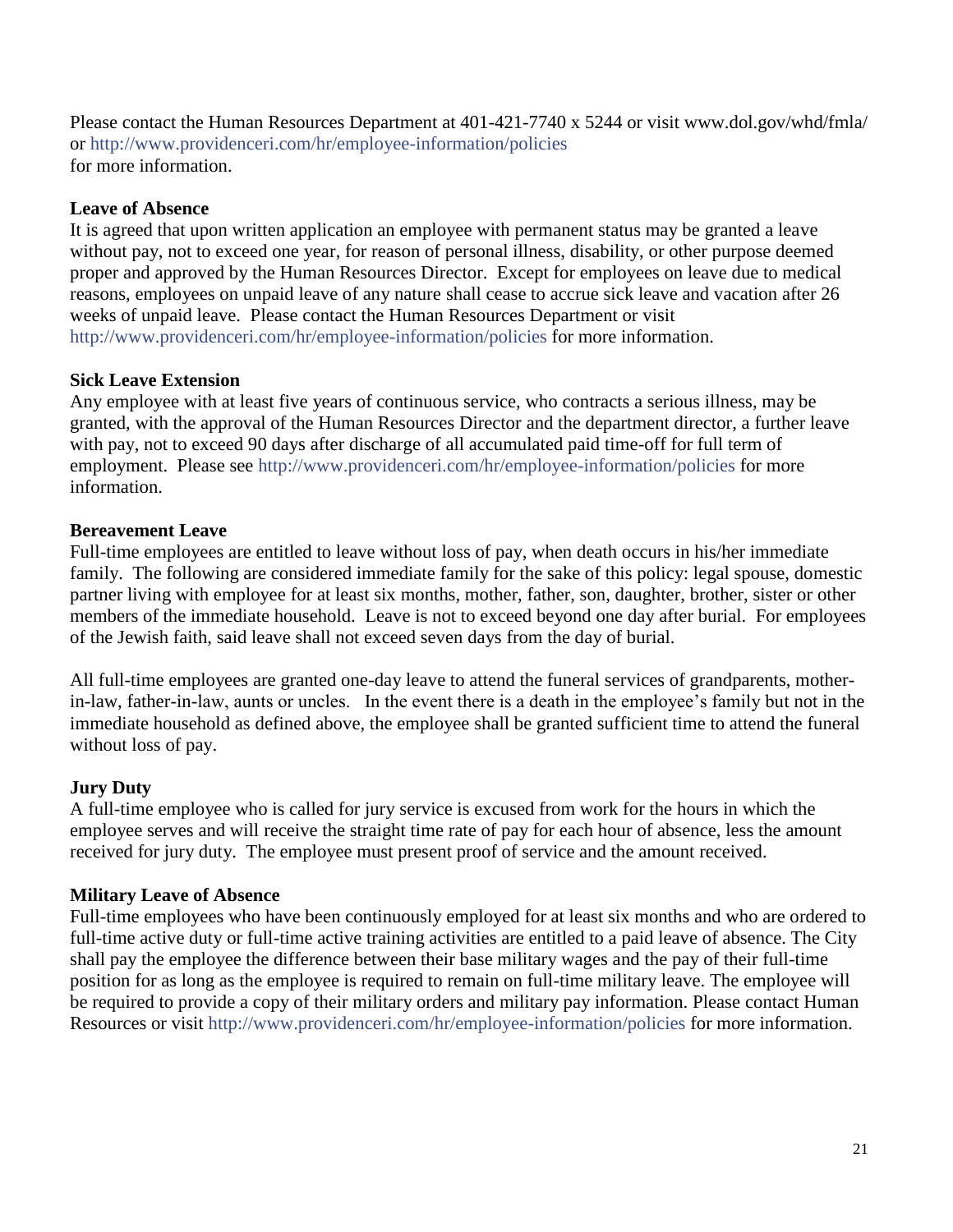## **BENEFITS**

#### <span id="page-22-0"></span>**Medical and Dental Insurance**

The City offers regular full-time employees medical, prescription and dental insurance on the first day of the month following hire. Employees have up to 30 days from their date of hire to make health insurance elections and add dependents. Once made, elections are fixed for the remainder of the plan year. Dental coverage for Local 1033 Employees is covered by Local Union 1033.

#### **Open Enrollment**

Employees may make changes to their health insurance and life insurance from June  $1<sup>st</sup>$  – June  $30<sup>th</sup>$  with an effective date of change to be July  $1<sup>st</sup>$ . When making changes to your health insurance coverage during open enrollment, applicable applications and supporting documentation (i.e., birth certificates for children, marriage certificate for spouse, final divorce decree for ex-spouses, etc.) need to be submitted timely.

## **Qualifying Events**

Employees and/or dependents may enroll in your Plan as a special enrollee under the following circumstances within 30 days of the qualifying event:

| <b>Status Change</b>         | <b>Qualifying Event</b>      | <b>Required Documentation</b>  |
|------------------------------|------------------------------|--------------------------------|
| <b>Marital Status Change</b> | Marriage                     | Marriage Certificate           |
|                              | Divorce/Legal Separation     | Divorce Decree                 |
|                              | Remarriage                   |                                |
| <b>Dependent Status</b>      | <b>Birth</b>                 | <b>Birth Certificate</b>       |
| Change:                      | <b>Legal Adoption</b>        | <b>Legal Adoption Papers</b>   |
|                              | Judgment or decree requiring | Court judgment/decree          |
|                              | coverage                     |                                |
| Loss of Coverage:            | Loss of prior coverage       | Letter from employer/carrier   |
|                              |                              | stating loss of coverage & the |
|                              |                              | effective date.                |

#### **Coordination of Benefits**

The City of Providence requires that your spouse (including common law spouse and domestic partner where applicable), or ex-spouse who remain on your coverage due to a requirement in your divorce decree ("qualified ex-spouse") obtain individual healthcare coverage through his or her employer, if such coverage is available, subject to the applicable health insurance plan's co-pays and deductibles. Please contact the Benefits Office for additional information. The City of Providence will allow your spouse or qualifying ex-spouse to remain on your City of Providence plan, but will provide secondary coverage only. The City of Providence will reimburse you for the cost of the individual co-share via payroll.

Coordination of Benefits (COB) applies to all active and retiree city groups.

#### **Health Insurance Buy-Back**

Local Union 1033 and non-union Employees may choose not to be covered under City of Providence health coverage upon presentation of proof of alternative coverage. Eligible employees enrolled in a family plan making this choice shall receive \$1,500.00 for each full contract year in which they are not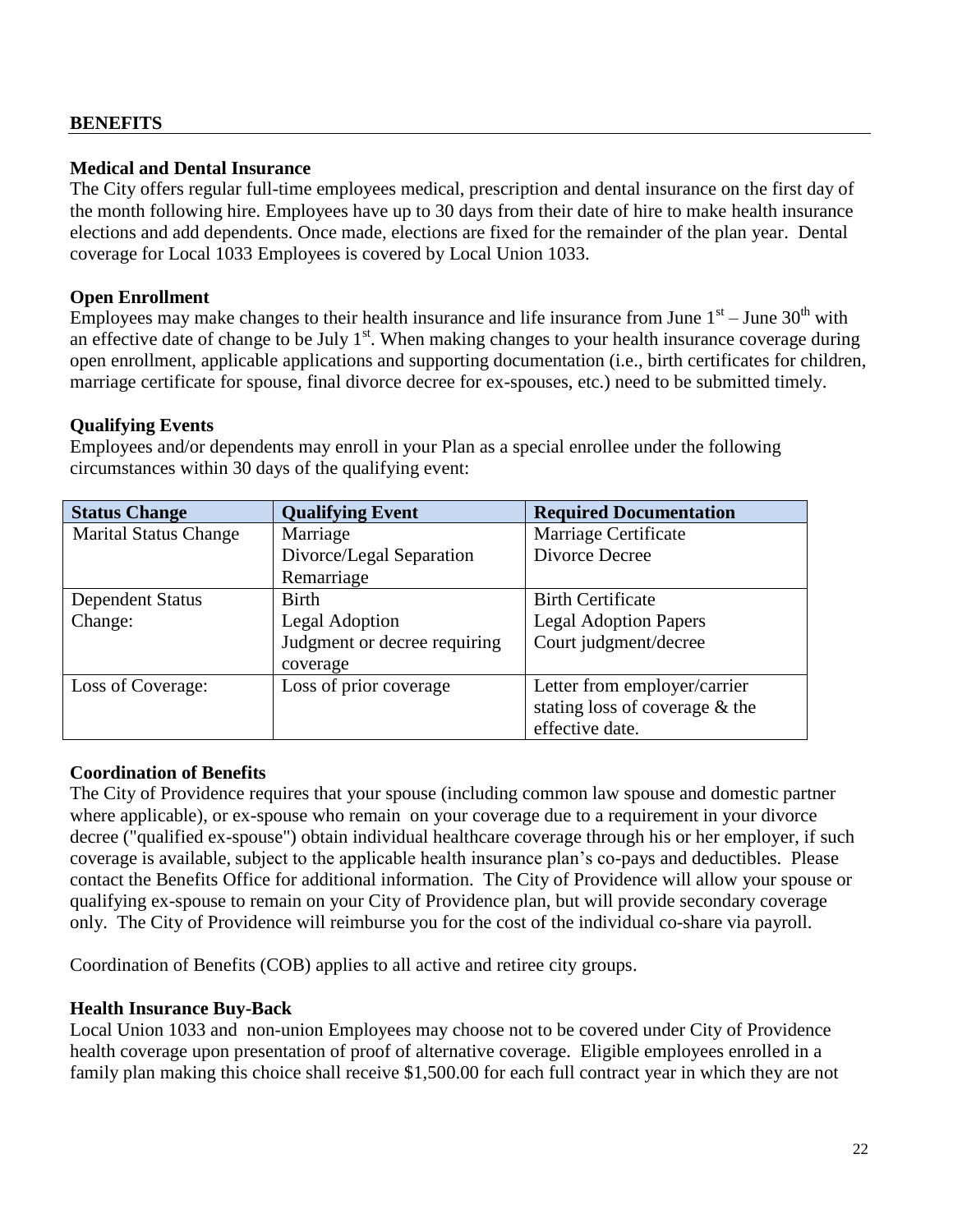covered for family coverage. Eligible employees enrolled in an individual plan making this choice shall receive \$750.00 for each full contract year of non-coverage by a City plan. Eligible employees need to complete an opt-out form during open enrollment each year in order to receive the buy-back. Payments to eligible employees shall be made in June for the previous plan year (July to June) in which they were not covered under the City's health insurance plan.

## <span id="page-23-0"></span>**Flexible Spending Account**

The City offers a voluntary employee-funded Flexible Spending Account (FSA) plan to all regular fulltime employees. Plan participants may elect to enroll in either the medical out of pocket FSA or Dependent Care FSA. Medical out-of-pocket FSA has a maximum contribution limit of \$2,500 per plan year as established by the IRS. Dependent Care FSA has a maximum contribution limit of \$5,000 per plan year as established by the IRS.

If eligible medical or dental expenses are less than the elected annual amount of flex dollars for that year, the balance will be forfeited.

## **Group Life Insurance**

The City offers regular full-time non-union employees who have been employed by the City for 30 days an employer-paid basic group term life policy along with an accidental death and dismemberment policy. Each policy generally pays a death benefit equal to the lesser of their "Life Salary" (as defined in the Plan document) or \$15,000.

Local Union 1033 offers regular full-time 1033 employees who have been employed by the City for 30 days a life insurance policy. Union employees should contact Local Union 1033 at 401-331-1033 for details regarding enrollment and coverage levels.

## **Supplemental Life Insurance**

The City offers non-union employees the option to purchase supplemental life insurance in addition to the life insurance paid for by the City. Supplemental life insurance is employee-paid and can be purchased in the amount of 1x, 2x, 3x, 4x, or 5x of the employee's annual salary, not to exceed \$500,000 in coverage. 1033 employees are offered Supplemental Life Insurance by Local Union 1033. Union employees should contact Local Union 1033 at 401-331-1033.

For more information regarding all of the benefits listed above , please contact the Benefits Department at 401-421-7740 x 5279 or visit our website at [www.providenceri.com/hr/benefits](http://www.providenceri.com/hr/benefits)**.**

## **Deferred Compensation**

The City offers voluntary 457b Deferred Compensation Plans that employees may enroll in and have the premium deducted from their paycheck on a pre-tax basis. For questions regarding vendors and enrollment, employees should contact the Controller's Office at (401) 456-9100.

#### <span id="page-23-1"></span>**Pension**

The City requires a mandatory 8% contribution to the City pension, which is made through payroll deduction. Under limited circumstances, employees with a minimum of three (3) consecutive years of fulltime employment may borrow money from their pension account. Further details about the Retirement